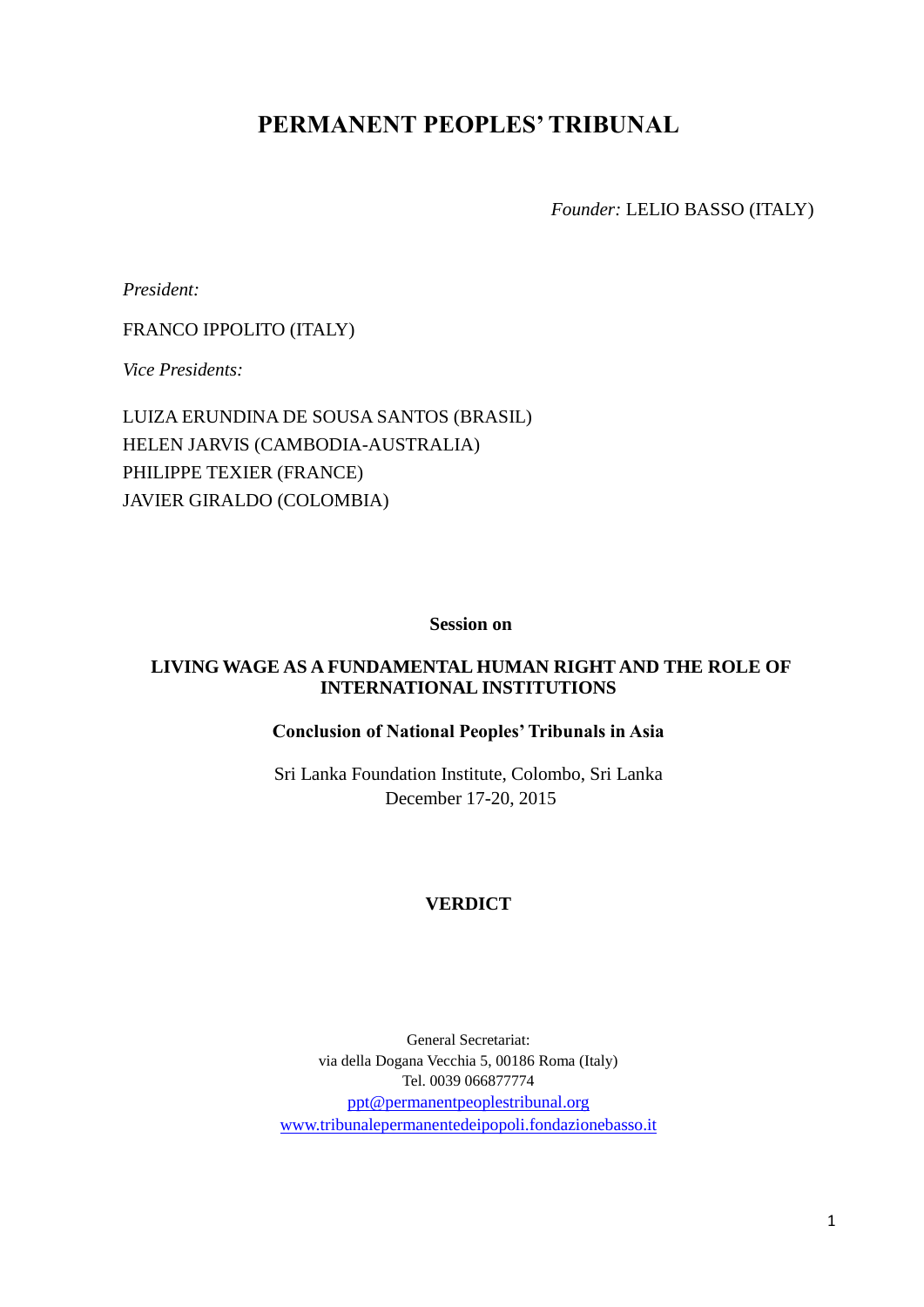#### **I. INTRODUCTION**

#### *1.1* **The historical framework**

This Session of the Permanent Peoples' Tribunal (PPT) concludes a long process of mobilization and investigation promoted and backed by the Asia Floor Wage Alliance (AFWA). The purpose and the objectives of the AFWA were defined through a collective consensus building process among Asian labour movements. This led to the formulation of a methodology for the calculation and establishment of a cross-country floor for a "living wage" in the garment sector.

The struggle entered a new phase after the public launch of the AFW campaign on 7 October 2009, the World Day of Decent Work. This second phase included numerous meetings with brands, multi-stakeholders and international institutions providing ground for the gradual legitimization of the AFW as a credible formulation for a living wage (a minimum living wage) in the Asian garment industry.

As part of this process and in order to take the campaign forward, AFWA, in collaboration with the PPT, organized a series of National Peoples' Tribunals (NPTs) on Living Wage for Garment Workers in Asia Garment Industry between 2011 and 2014. The first NPT in the series, the Tribunal on Minimum Living Wage and Decent Working Conditions as a Fundamental Human Right, was organized in Colombo, Sri Lanka, on 27-30 March, 2011. This was followed by the NPT on Living Wage as a Fundamental Right of Cambodian Garment Workers, organized in Phnom Penh, Cambodia on 5-8 February 2012. After this, the NPT on Living Wage as a Fundamental Right of Indian Garment Workers was held in Bangalore on 22- 25 November 2012 as the culmination of the local hearings held in two of the regions where most of the production takes place, the National Capital Region (NCR) around Delhi and in Bangalore in the State of Karnataka. Finally, the Indonesian Peoples' Tribunal on Living Wage and Decent Working Conditions for Garment Workers as Fundamental Rights was held in Jakarta, Indonesia on 21-24 June 2014.

The close collaboration with the PPT, which assured its presence in the juries that presided over the hearings, was intended to give the AFW campaign the doctrinal and methodological support of the experience accumulated during the PPTs activities since 1979, having as a reference framework the Universal Declaration of Peoples' Rights (Algiers, 1976). For the full documentation on the PPT Statute and its results, see: [www.tribunalepermanentedeipopoli.fondazionebasso.it\)](http://www.tribunalepermanentedeipopoli.fondazionebasso.it/).

Since the late 1980s, the interest and the judgments of the PPT included specifically the investigation of what could be considered the most dramatic issue confronting the peoples of the world: respect for fundamental rights in the face of growing abdication and powerlessness of the international and constitutional jurisdictions with respect to economic (public and private) actors. Their crimes remain almost totally unaccountable, even more so in countries and cases where the asymmetry of power is the rule. With regret we might say that the issue remains a juridical orphan.

In this perspective, the key role of wages – as the concrete expression and tool to assure the fundamental right of each individual and of his/her family to a decent life (Universal Declaration of Human Right, art. 23) – was identified and adopted as the most sensitive and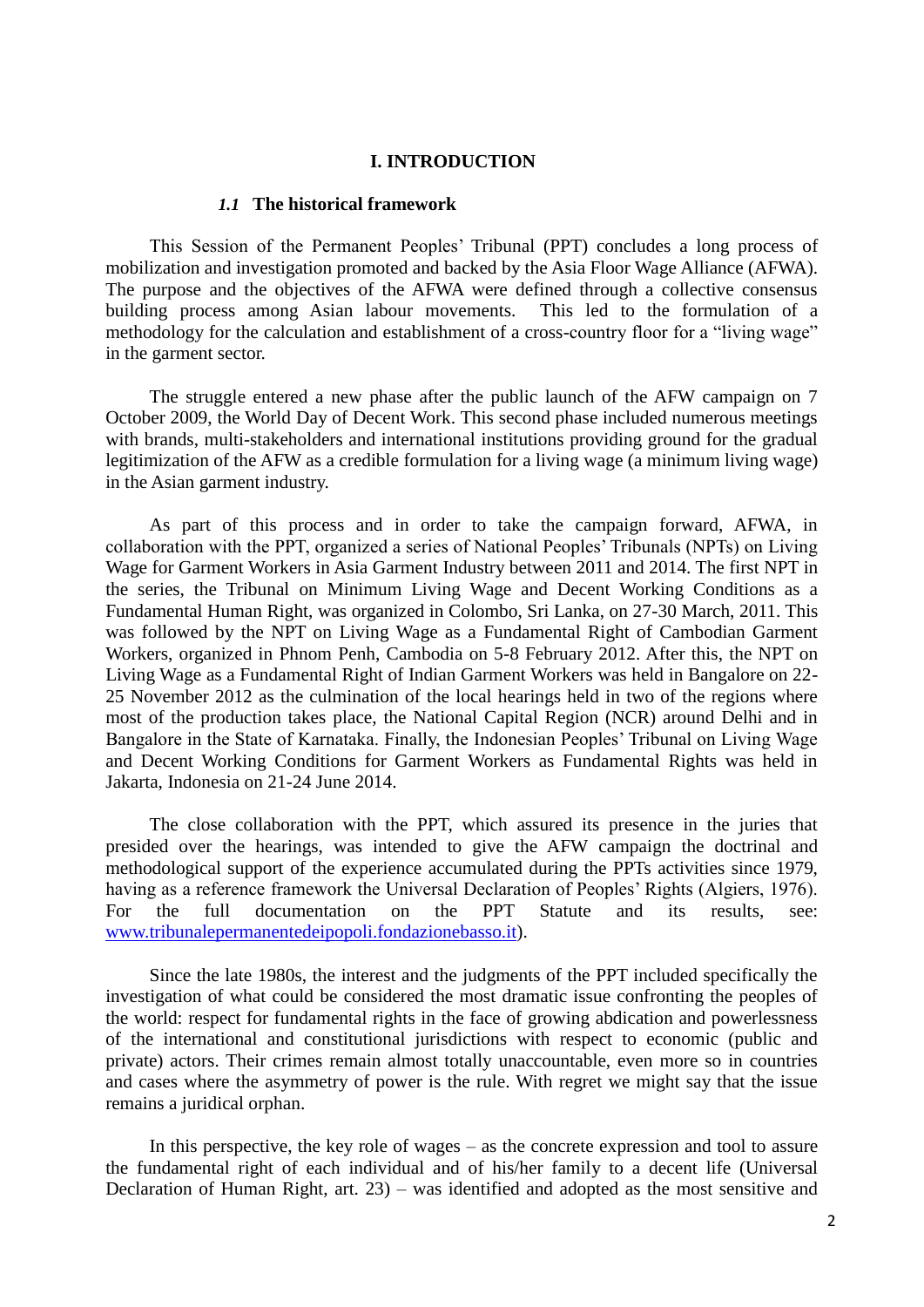comprehensive focus and object of investigation. Regard was paid to the specific characteristics of the structure and organization of the global garment industry supply chain, where the various players – national suppliers, dominant international buyers, national governments and institutions, as well as international agencies – share, and at the same time deny, their specific responsibility.

The recognition of a fair living wage associated with decent working conditions could and should coincide with the recognition of workers as individual and collective subjects of human rights. Perpetrators of violations of these rights, in the many and various forms that they take, must be held accountable before existing and/or newly formulated and enforceable jurisdictions. Impunity must be brought to an end.

The work of the Permanent Peoples' Tribunal points in this direction. Though obviously non-binding in terms of formal legal implementation, its decisions do recognize the rights of those who otherwise would be condemned to the passive role of victims. In the process, the PPT rehabilitates their dignity through the recognition of the truth of their suffering.

## *1.2* **The procedure**

The submission of the Asia Floor Wage Alliance to the concluding Session of the four hearings was recognized by the PPT not only as a coherent implementation of its goals, but even more importantly as a significant and original contribution to the development of a renewed vision of human and peoples' rights. Such rights need to be affirmed and made attributable to their subjects, and given priority in those areas which remain marginalized or denied in the present scenarios of binding international law. The experience of extensive participation and documentation provided by so many testimonies and experts in the years long process is documented in the report of the four hearings [\(http://www.livingwagenow.eu/uploads/images/12.10%20Human%20Right/National%20Peopl](http://www.livingwagenow.eu/uploads/images/12.10%20Human%20Right/National%20Peoples%20Tribunal-Synthesis%20report.pdf) [es%20Tribunal-Synthesis%20report.pdf\)](http://www.livingwagenow.eu/uploads/images/12.10%20Human%20Right/National%20Peoples%20Tribunal-Synthesis%20report.pdf)

and must be considered an essential part of this judgment. Its main points are summarized in the submission (Annex 1), whose core purpose is worth being reported here:

"The ILO Declaration on Fundamental Principles and Rights at Work defined four core labour standards:

- Freedom of association and the effective recognition of the right to collective bargaining (Convention No. 87 and No. 98)
- The elimination of all forms of forced and compulsory labour (Convention No. 29 and No. 105)
- The effective abolition of child labour (Convention No. 138 and No. 182)
- The elimination of discrimination in respect of employment and occupation (Convention No. 100 and No. 111)

We find the lack of mention of wages in the core labour standards to be a very serious gap, given that the NPTs show the intimate connection between wages and human rights. If we examine the four core labour standards, we find that all four are intimately connected to a living wage. We have already shown earlier the connection with Freedom of Association. Forced labour is impossible to eliminate without a minimum living wage because as we show, economic needs force workers into forced labour. Child labour is impossible to eliminate without a living wage because children work when a family cannot survive in the absence of a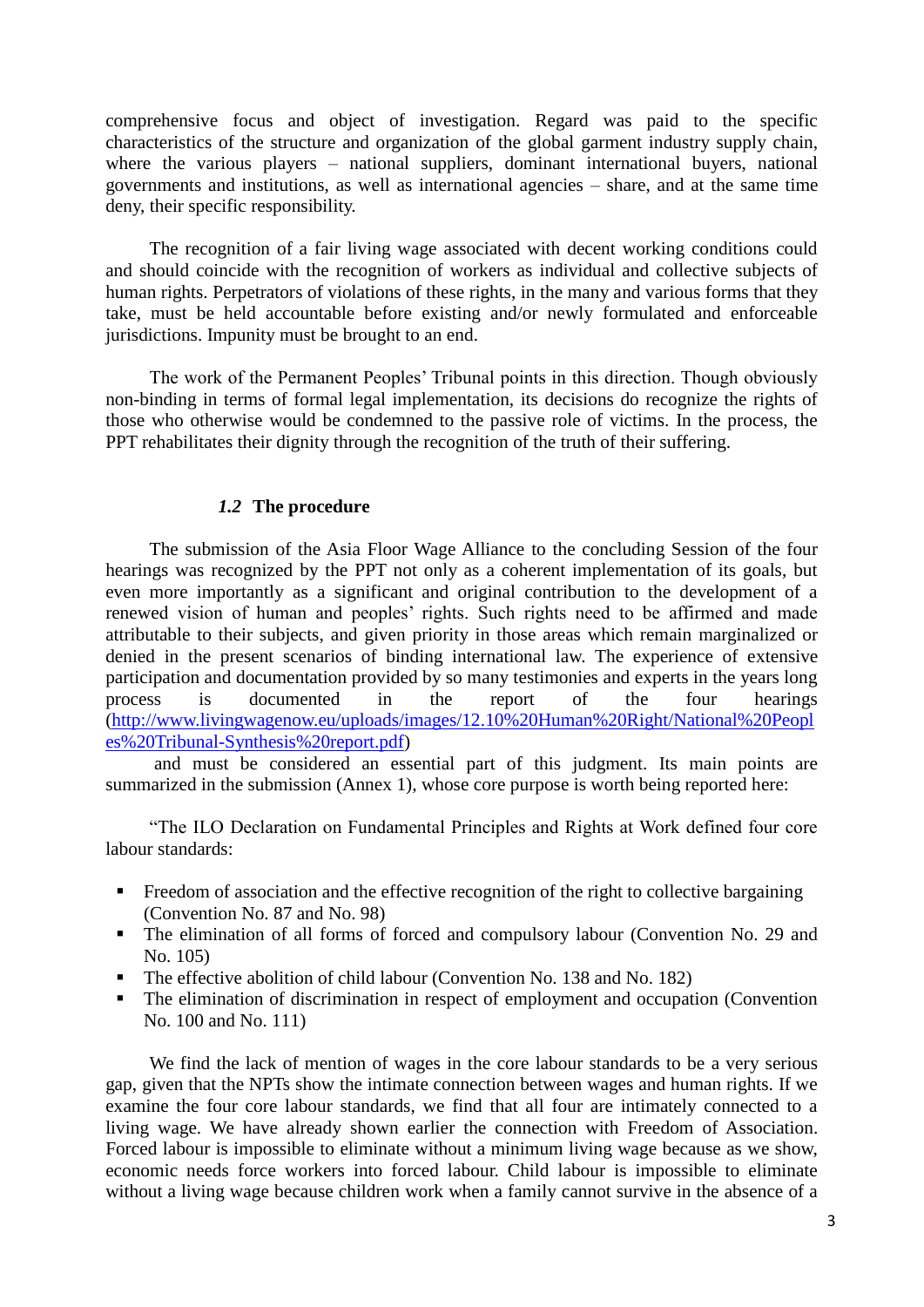minimum living wage. Finally, as the garment industry primarily employs women workers it is prone to discriminatory poverty wages due to the vulnerabilities faced by a labour force composed mainly of women, as the NPTs have extensively documented. Therefore, with regard to the fourth core labour standard, it is impossible to eliminate discrimination without protecting vulnerable workforces through the delivery of a minimum living wage.

Therefore, we propose that the minimum living wage be included in universal core labour standards. The denial of a minimum living wage as a right directly impacts on the realization of universal and indivisible human rights.

The public hearings of the Session took place in Colombo, Sri Lanka, in the Sri Lanka Foundation Institute, according to the program presented in the Annex 3.

By definition, this Session has assumed the report of Annex 1 as its main terms of reference, with respect to the facts which are considered in the judgment, their qualification, and the positions of the concerned parties who took part in the hearings (Governments, International organizations, mainly ILO, Brands).

The program of the Session therefore concentrated on an update of the situation in the four countries considered in the hearings, with the important inclusion of Bangladesh, whose critical significance is demonstrated by the tragedy of Rana Plaza, and subsequent events in that country. Thus the five sessions taken together, represent an indispensable and exemplary expression and integration of the key materials available on conditions of work and life of Asian garment workers at the present time.

## *1.3* **Composition of the jury**

The Jury was composed of the following members:

**Gill H. Boehringer (Australia),** who acted as President of the Jury**,** is Former Dean of Macquarie University School of Law, Sydney, Australia, and Former Director of the Center for the Critical and Historical Study of the Common Law. Currently, he is Honorary Associate, Macquarie Law School. He is a member of the Editorial Committee, Alternative Law Journal and former member of the Editorial Boards of the Australian Journal of Law and Society and the Alternative Criminology Journal, and an Editorial Consultant to the international journal, Contemporary Crises. He is the co-editor of a monograph, Critique of Law and the author of several chapters in books and articles on a wide range of subjects. Currently he is a member of the Monitoring Committee on Attacks on Lawyers of the International Association of People's Lawyers.

**Marina Forti (Italy):** she started her professional life at Radio Popolare in the late '70s. A professional journalist, since 1983 she has been associated with the daily newspaper Il manifesto. She covered issues related to immigration, sustainable development and general foreign affairs, serving subsequently as Chief Editor and Foreign Editor. For her column TerraTerra, on environmental justice and conflicts for the natural resources, in 1999 she was awarded the Premiolino. Her book La signora di Narmada. Le lotte degli sfollati ambientali nel sud del mondo (Feltrinelli 2004) was awarded the Elsa Morante Prize for Communication, 2004. Her latest book is Il cuore di tenebra dell'India (Bruno Mondadori 2013).

**Balachandran Gowthaman (Sri Lanka):** he is currently working on a civil society support and strengthening program in Sri Lanka for MSI. Previously he was the Country Director for Oxfam Australia in Sri Lanka (2004-2010). During that time he was the Coordinator for ALaRM (Apparel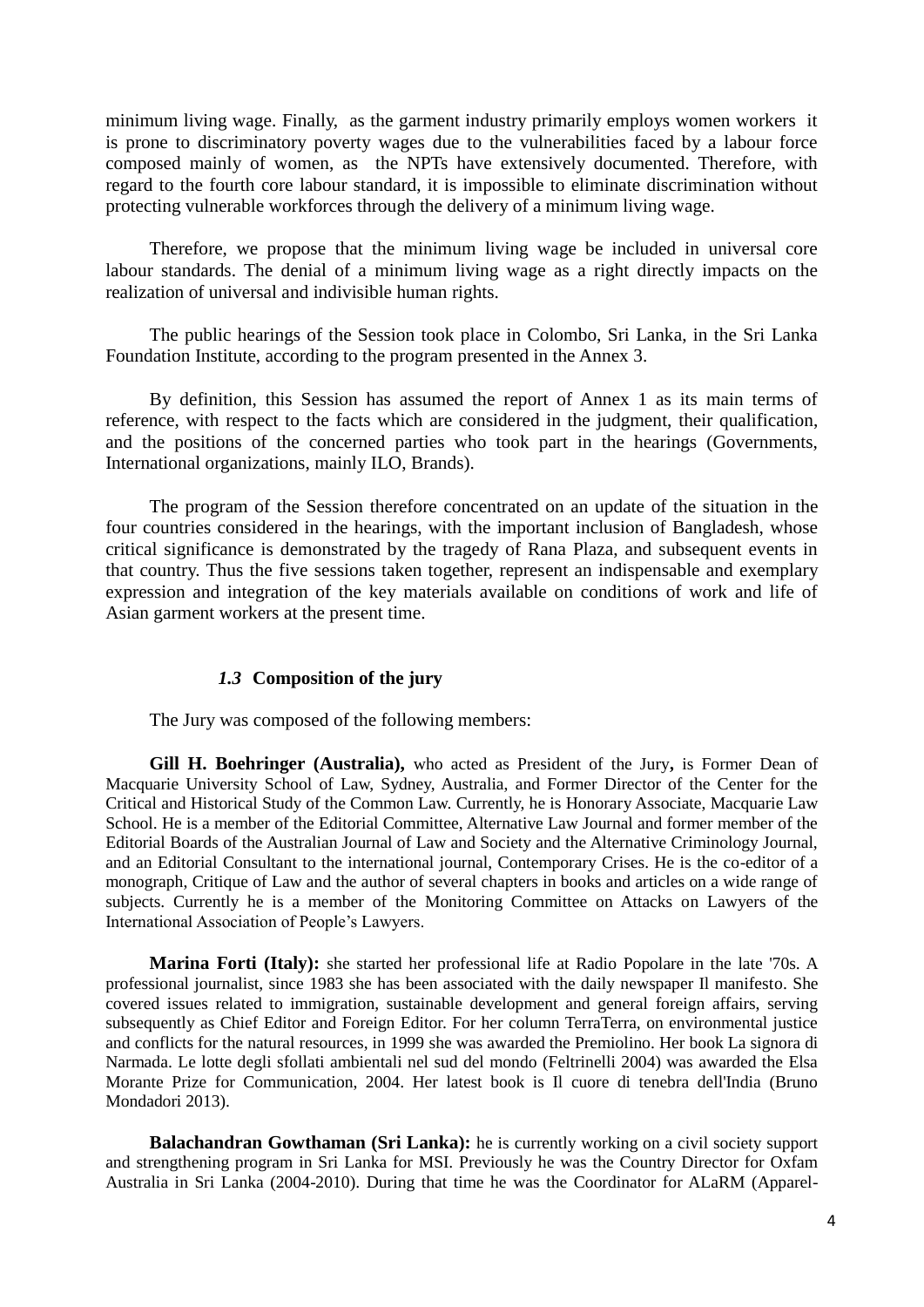Industry Labour Rights Movement) which consisted of Unions, Women's Groups and NGOs working for the rights of the garment industry workers. He has conducted research and written on protecting labour rights during industry restructuring, sector specific living wage, GSP and WTO regulations.

**Corinne Kumar (India):** she is deeply committed to issues related to women, human rights and justice. She has initiated and sustained groups at the local, regional and international level. These include the CIEDS Collective and Vimochana, a women's collective, both based in Bangalore, India, the Asian Women's Human Rights Council, a regional network of women's and human rights organisations in the Asia Pacific region and El Taller International in Tunis, North Africa. She has contributed to several journals and books on the universality of the human rights discourse and on alternative imaginaries. Another of her enduring initiatives has been the movement of the Courts of Women, a court of conscience organized across the world in different countries of the global south.

**Kalpana Sharma (India):** she is an independent journalist, a columnist with The Hindu, and consulting editor with Economic & Political Weekly. In over four decades as a journalist specializing in developmental and environmental issues as well as gender, she has held senior editorial positions with Himmat Weekly, Indian Express, The Times of India and The Hindu. She is the author of "Rediscovering Dharavi: Stories from Asia's Largest Slum" and editor of "Missing: Half the Story, Journalism as if Gender Matters", "Whose News? The Media and Women's Issues", and "Terror Counter-Terror: Women Speak Out".

**Udeni Thewarapperuma (Sri Lanka):** she is a lawyer in women's rights and labour rights. She has been a women's rights and labour rights activist for fifteen years and has worked on gender equality with many organisations locally and internationally. She practised in the courts for many years and is a gender trainer for organisations, trade unions, and government. She is intimately aware about women workers' conditions in the Free Trade Zones. She has spoken about Sri Lankan women workers' issues locally and internationally.

**Gianni Tognoni (Italy):** Doctor of medicine and surgery, since 1969 Gianni Tognoni has undertaken basic, clinical, epidemiological and public health research in some of the most critical fields of medicine, such as cardiology, intensive therapy, neurology, psychiatry and oncology. Among his activities he is a WHO consultant for the selection of essential medicines, founding member of the international society for independent information on pharmaceuticals, coordinator of projects on community epidemiology in countries in Central and Latin America, as well as some in Africa. He has actively worked in the fields of human rights, right to health, and rights of peoples. Since its establishment in 1979, he has been Secretary-General of the Permanent Peoples' Tribunal.

## *1.4* **Structure of the document**

The framework presented in Section 2, "The social crisis presented by the Asian garment industry is an Asian social crisis in need of urgent solution", provides the overall background of the judgment as derived from the comprehensive consideration of the findings and decisions generated in the four NPTs. Section 3 presents (without substituting the details of Annex 1) a synthetic view of the facts, including the updates presented in this Session. Section 4 is dedicated to the main conceptual, cultural and juridical qualifications of the evidence presented to the PPT.

Section 5 presents the conclusions of the PPT with respect to the responsibilities for the violation of labour and human rights, and the recommendations which should be pursued to fill the unsustainable gaps which separate the garment workers from the full fruition of their human right to a wage capable of assuring a life in dignity.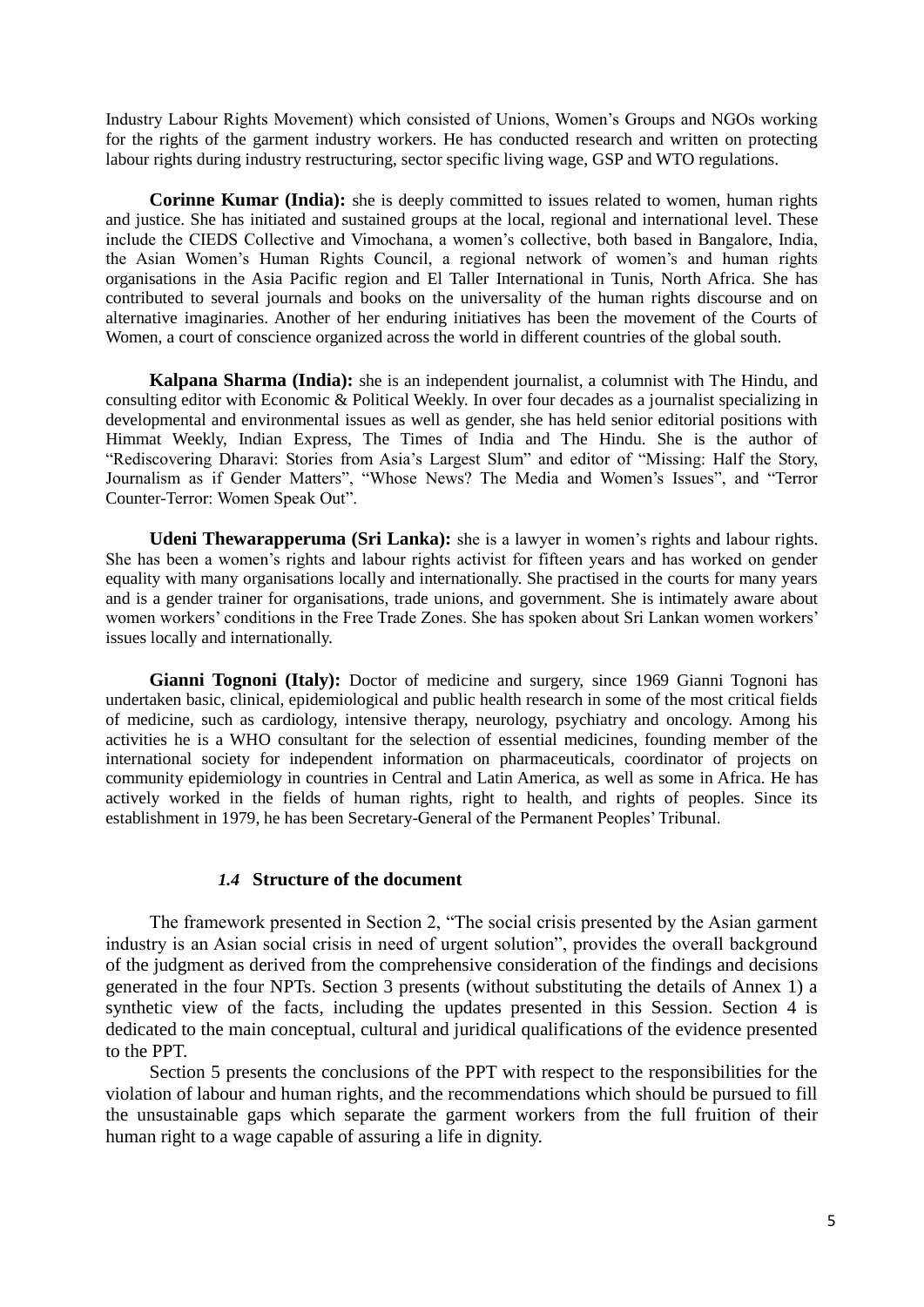## **II. THE SOCIAL CRISIS PRESENTED BY THE ASIAN GARMENT INDUSTRY IS AN ASIAN SOCIAL CRISIS IN NEED OF URGENT SOLUTION**

The Permanent Peoples' Tribunal has received a wealth of information during the hearings over the past years which presents a picture of societies in a deep social crisis. We salute the sophistication of the research, the effectiveness of the individual and group presentations, and the courage and perseverance of all those engaged in the process of resistance and the eventual creation of a new democratic order.

## *The Social Crisis: Millions of Garment Workers Living in Misery*

With up to 40 million workers on poverty wages, often extreme poverty wages, the Asian garment industry represents a systemic neo-liberal path into a social crisis. At the lower end of the global supply chain, garment workers-largely young rural, unskilled women with little education and desperate for employment, are at the mercy of "market conditions". That is, the determination of the "brands" to source their supplies at low wage cost and factory owners who are willing to meet that demand even if it means paying poverty wages and sometimes taking steps to avoid paying the full amount legally required (e.g. wage theft; non payment; payment under the legal minimum).

Governments welcome the garment industry because it provides foreign investment, large-scale employment, and tax revenue. In order to retain the industry within their borders, governments play certain key roles according to neo-liberal ideology. First, minimal regulation of labor relations, including health and safety (as exposed in the Rana Plaza tragedy). But more importantly, regarding wages. While in each country there are legislative mandates regarding such issues, e.g minimum wage requirements, little is done to enforce such labor standards. Second, making freedom of association-trade union organization difficult to achieve by establishing various bureaucratic hurdles, by sacking organizers and activists and limiting the possibility and efficacy of collective bargaining. Third, repression of resistance to this fundamental right by favouring employers and brands at the expense of the workers. Thus worker protests and demonstrations are often met by aggressive actions, including killings (Cambodia), by state forces, military and police. There are occasions when "goons" are allowed to attack workers with the same impunity enjoyed by state forces (Indonesia).

Further elements of victimization involve specific attacks on women (e.g. discharge if worker becomes pregnant; harassment of various kinds, including sexual).

### *Why do these facts amount to a social crisis?*

Millions of workers and their families across the Asian region are working under conditions that make it impossible for them to have a decent life, to live a dignified human life including a family they can provide for. The *crucial factor is, amongst all other violations of their legal rights to which we have referred, the lack of a living wage.* Throughout the region the living wage is far higher than the legal minimum wage that is normally set at a poverty level.

Workers, as human beings, are entitled to the universal human rights to be found in many international instruments e.g. the UNDHR, and the many subsequent Conventions and ILO pronouncements specifying labor rights and standards going back to 1919. It is clear that throughout these instruments, the living wage was considered a human right. Unfortunately,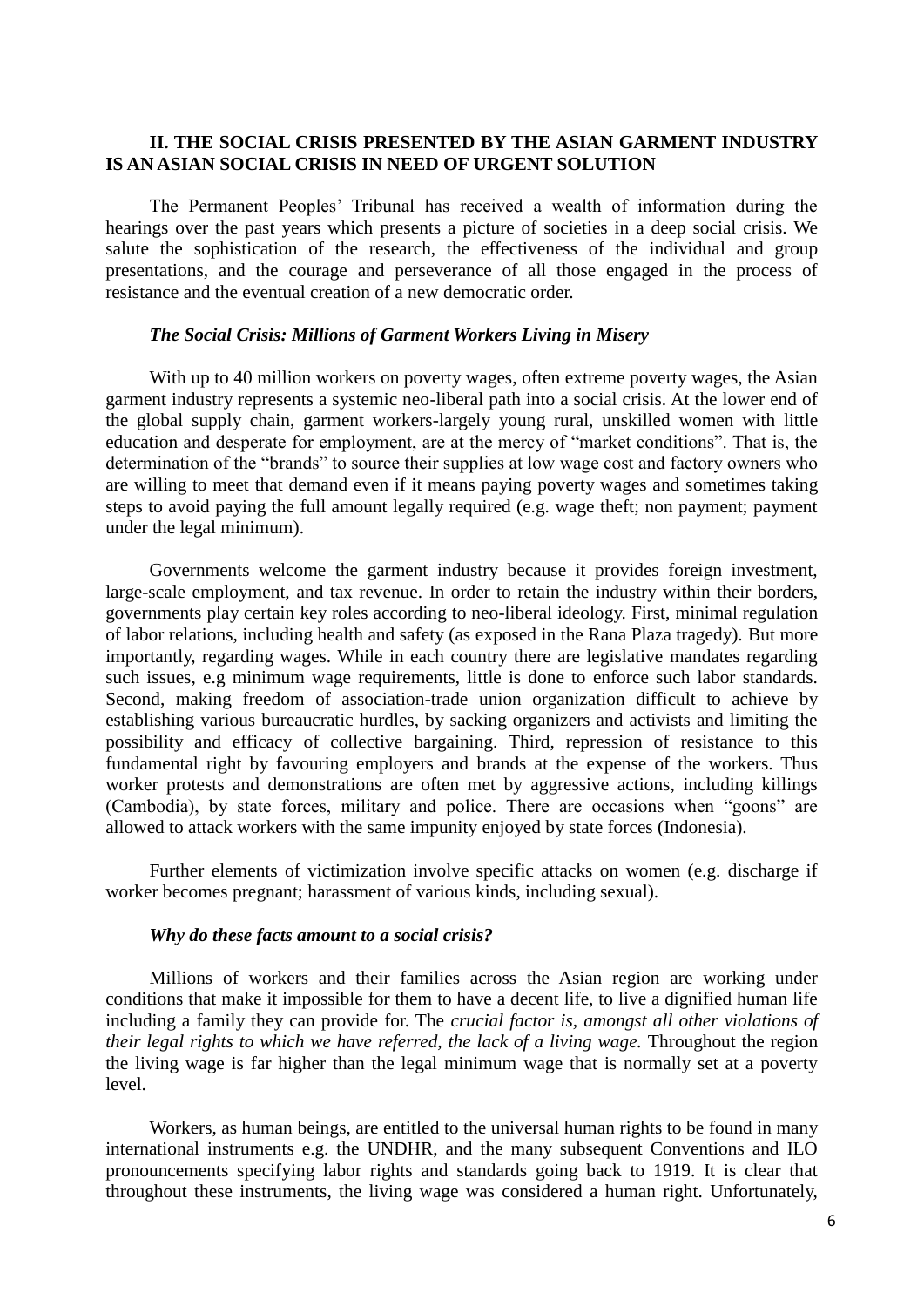but unsurprisingly, in a system of "private enterprise" capitalism, wages are considered an economic category, essentially a matter for private sector determination, not to be considered a worker's right.

Following on from this juridical denial of living wage as a human right, and the reality of the lack of living wages in the industry, millions of garment workers are left without other human rights such as health care, education, etc (see document from AFWA). The result is an underclass of working poor who have no decent life. This is growing in size and in the depressed conditions of work and life they are experiencing. At the same time suppliers continue to exploit them, while the brands are largely content to take their profits and do not significantly aid the workers to pressure state and suppliers for better conditions.

Recent research shows that the growth in inequality as is happening in the region, is a source of many social problems. Thus the high level of economic distress experienced by workers in the garment industry is bringing with it a social crisis, and perhaps a crisis of legitimacy for the political orders that have allowed such conditions to emerge.

## *The problem requires a systemic analysis*

To properly understand this material, it is necessary to see what is happening as systemic, interlinked phenomena, not simply the failure of reforms, or the poor management of the state, or the greed of some of those with power and wealth. From the heaven of neoliberal ideology and media triumphalism on behalf of the success of "free trade" brought by neo-liberal globalization, it is clearly important to come down to the reality on earth: Asian societies, like so many others around the globe, have been devastated in a pursuit of profits backed up by the propaganda and coercive force of the state.

For some years there has been a general consensus on a neo-liberal ideology which effectively has seen the development at an international level of free market policies correlative to a reduction of expenditure of the state on social welfare and regulatory practices, increase in measures to reduce the effectiveness of trade unions, establishment of law reforms to make work more "flexible" (read precarious), and society more insecure for the mass of people. This neoliberal plan has been imposed undemocratically across the globe.

In Asian countries, this withdrawal or "thinning of the state" has been accompanied by an increase in the power and implementation of the coercive forces, the military and police. This is a necessary response to the imposition of the neoliberal plan: thus "Free Market, Strong State". Such strengthening of coercive capacity does not result from random choices by governments. It is a necessary, structural response to the conditions that neo-liberal policies have dictated, and because for the big enterprises, foreign or domestic, private or public, profits come before people, and the people must be taught not to resist. For workers and peasants, the system now operating has been an unwelcome, undemocratic imposition that has destroyed lives, communities, trade unions and civil society groups, as well as introducing grave distortions in the economy. The state ignores the rights of the people in favour of the big enterprises. Illegal actions and violations of human rights are largely unpunished as the state provides impunity for the MNCs with which it is in alliance.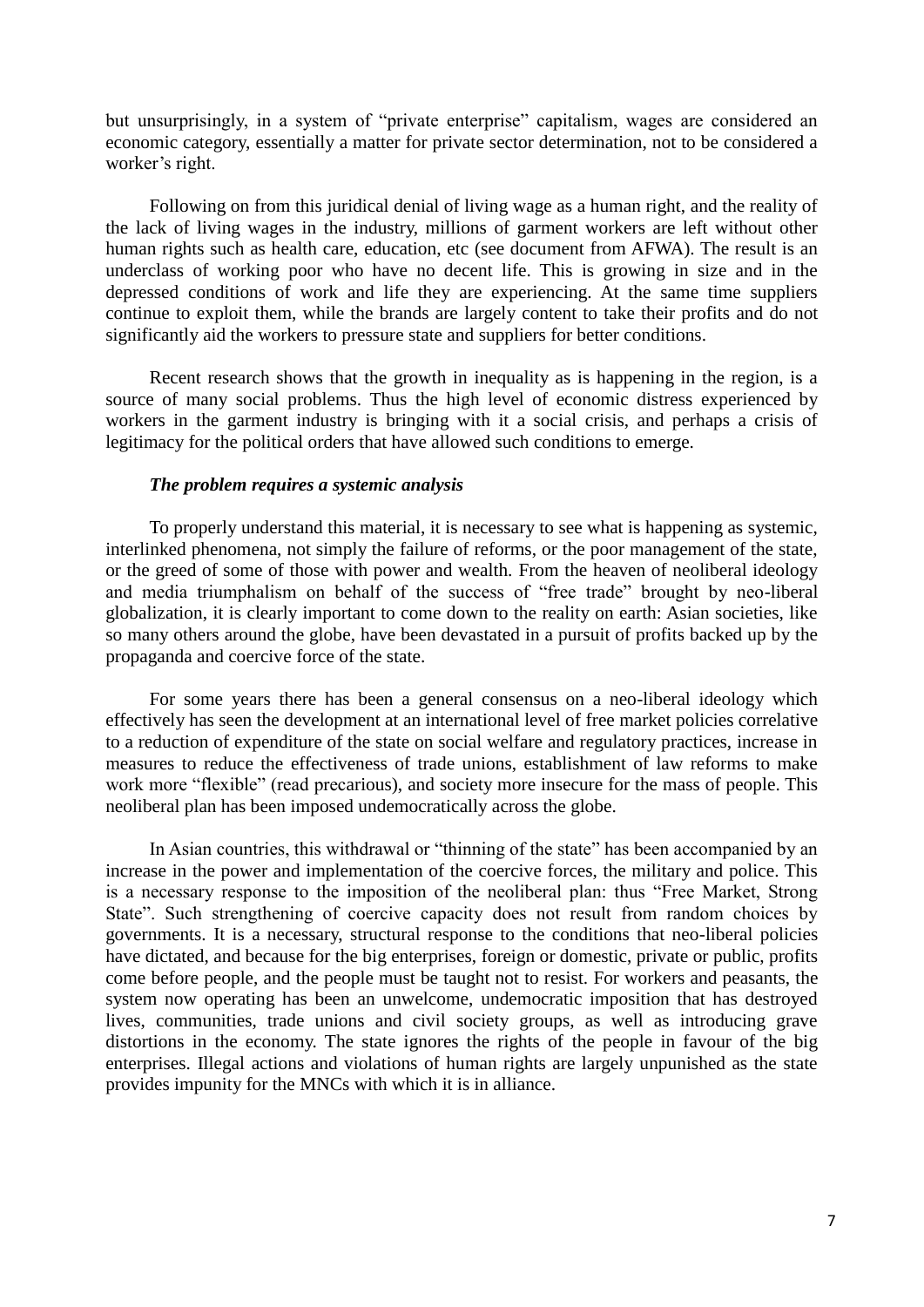#### **III. EVIDENCE PRESENTED**

This Concluding session of the Permanent Peoples' Tribunal on "Living Wage as a Fundamental Human Right & the Role of International Institutions" heard the reports submitted by representatives of Asia's garment workers from Cambodia, India, Indonesia, Sri Lanka, plus a report from Bangladesh.

The National Peoples' Tribunals offered first hand testimonies of the conditions of the workers employed in the global garment industry, vividly illustrating what is at the one end of the global supply chain: mostly women workers, from poor rural backgrounds or from marginalized sectors of their societies, working long hours to support their families in dehumanising conditions and subject to harassment and humiliation.

The testimonies to the NPTs highlighted the general situation of the workers; poor wages, not sufficient to support workers and their families, as well as impossible working conditions. Testimonies before the NPTs also revealed systematic violations, wage theft, overtime made compulsory. The NPTs further highlighted a general pattern of attacks on the workers' right to unionize and widespread practices of union-busting.

Prevailing Asian structural discrimination, or unequal treatment based on personal differences/identities such as gender, has paved the path toward an unequal bargaining position which has affected women workers in enjoying the freedom of association to claim a decent living wage which recognizes the dignity of a human being. The pattern of human rights violations of garment workers is clear evidence of an unequal power relation between the female workers and others in the patriarchal structures of the industry (companies, brands, governments, male workers and trade unions).

#### *Bangladesh*

If there is one incident that shocked consciences worldwide and exposed the brutal conditions under which garment workers operate, it was the Rana Plaza tragedy in Bangladesh on April 24, 2013. The collapse of a building whose owners had violated multiple building and safety codes crushed 1132 workers and injured 2438. The missing figure is 332, one that must necessarily be added to the final death toll.

Two years after the collapse, the survivors or the next of kin of those who died have yet to receive the financial assistance promised, even though 85 per cent of it has already been deposited in the Prime Minister's Relief and Welfare Fund.

While the Rana Plaza tragedy became a galvanising moment whereby the inhuman aspects of the global garment export sector stood exposed, the changes in local laws, in their enforcement or in the attitude of the multinational companies sourcing goods from Bangladesh, has been unremarkable.

So while countries like the US and those belonging to the EU speak of a "sustainability compact" that would include worker safety and fair wages, in fact not much has changed. For one, the global brands shrug off the responsibility for the safety conditions in the factories to which work is subcontracted or the less- than- minimum wages that workers are paid.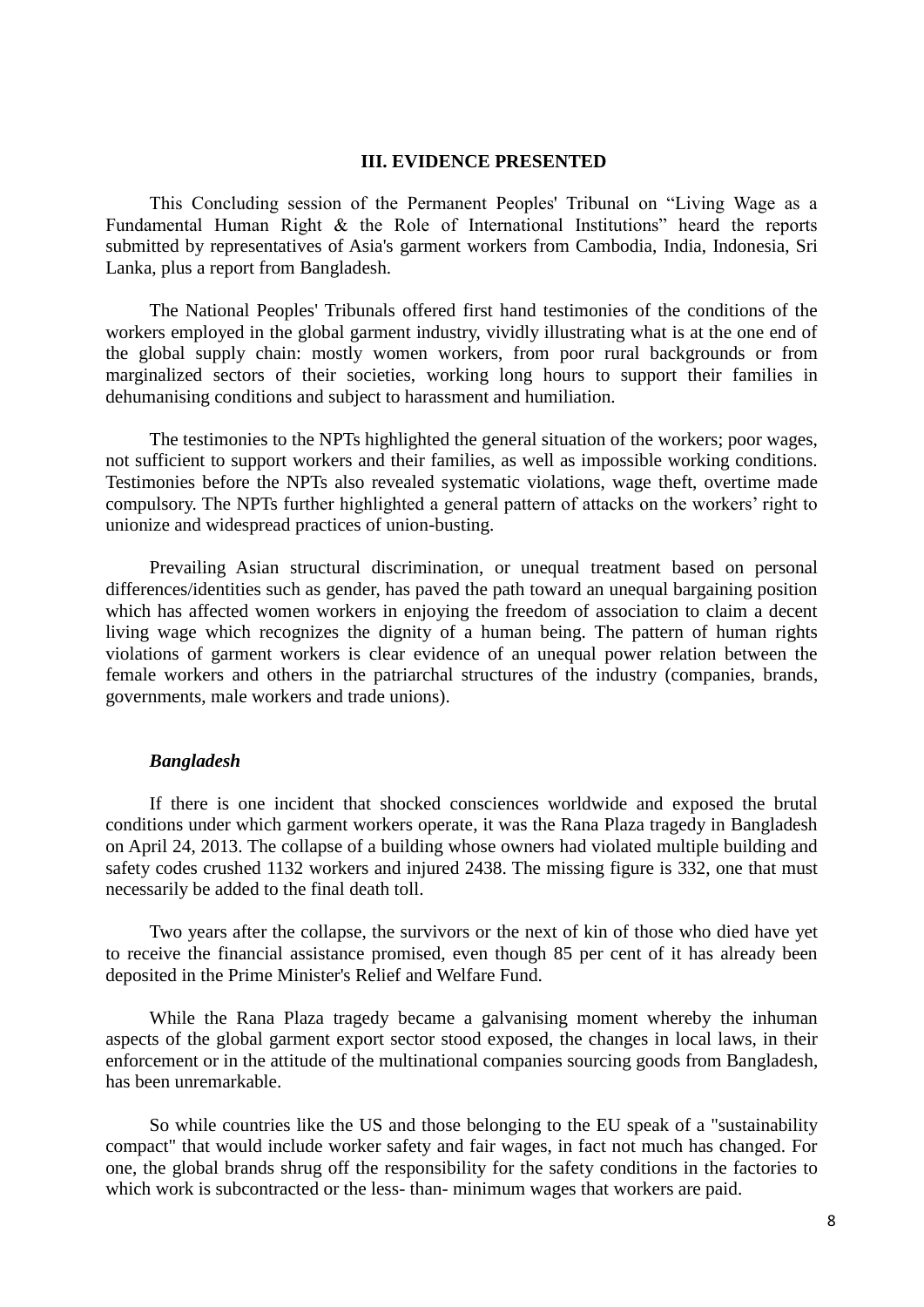While the Bangladesh Labour Act 2006 was amended in 2013 resulting in 464 new trade unions in the readymade garment sector, the preconditions for union formation and registration have been made more difficult.

Eighty per cent of garment workers are women. Most of them are not permanent. They have complained of sexual harassment, of the lack of established medical facilities to address reproductive health problems and not being allowed breaks even on days when they have their periods.

What is worse is that the promise of higher wages is linked with unrealistic production targets. For example, from 36 pieces an hour, in some instances targets have been raised to 120 pieces an hour.

These reports from Bangladesh emphasize that even tragedies of appalling proportions like Rana Plaza have not led to significant positive changes in law or working conditions for garment workers. Far from it, as the majority work in the unregulated sub-contracting sector, where they continue to face hazards in their work places and do not benefit from wage increases.

The multinationals have paid lip service to worker safety, but wages have not risen to anything close to the concept of a living wage. Furthermore, worker safety remains compromised as these companies or their local suppliers refuse to take responsibility for conditions where the work is sub-contracted.

The Bangladesh government has made efforts to increase vigilance on safety conditions in garment factories through a more stringent inspection regime. But chronic corruption and lack of adequate manpower has undermined the efficacy of these measures. In any case, the conditions in the unregistered factories, where much of the work is executed, fall outside the remit of these laws.

#### *Cambodia*

Cambodian garment workers won successive wages hikes after taking massively to the streets in late December 2013 and January 2014, effectively closing the entire industry for a week. Their wages increased from the equivalent of 61 to 140 US\$ (effective in 2016), a total increase of 130 percent compared to 2012. However, "this we obtained at the cost of a long struggle and the death of fellow workers shot and killed during the protests", a representative of the National Cambodian Alliance of Trade Union told this Tribunal. Repression was harsh; workers were attacked by armed soldiers with slingshot and batons in front of the factories; in one instance live ammunition was used. Trade unionists and workers were detained, many were injured.

It was reported that the Cambodian government failed to thoroughly and transparently investigate the deaths, injuries and disappearances that resulted from such violent suppression. Following the strike, the Cambodian government did implement policies to grant some control on rent and services costs for the workers. However, it also moved to limit the freedom of assembly. Since 2012 there have been more than 100 cases of violence against workers and more than 100 cases where independent union leaders and members have been arrested or summoned to court.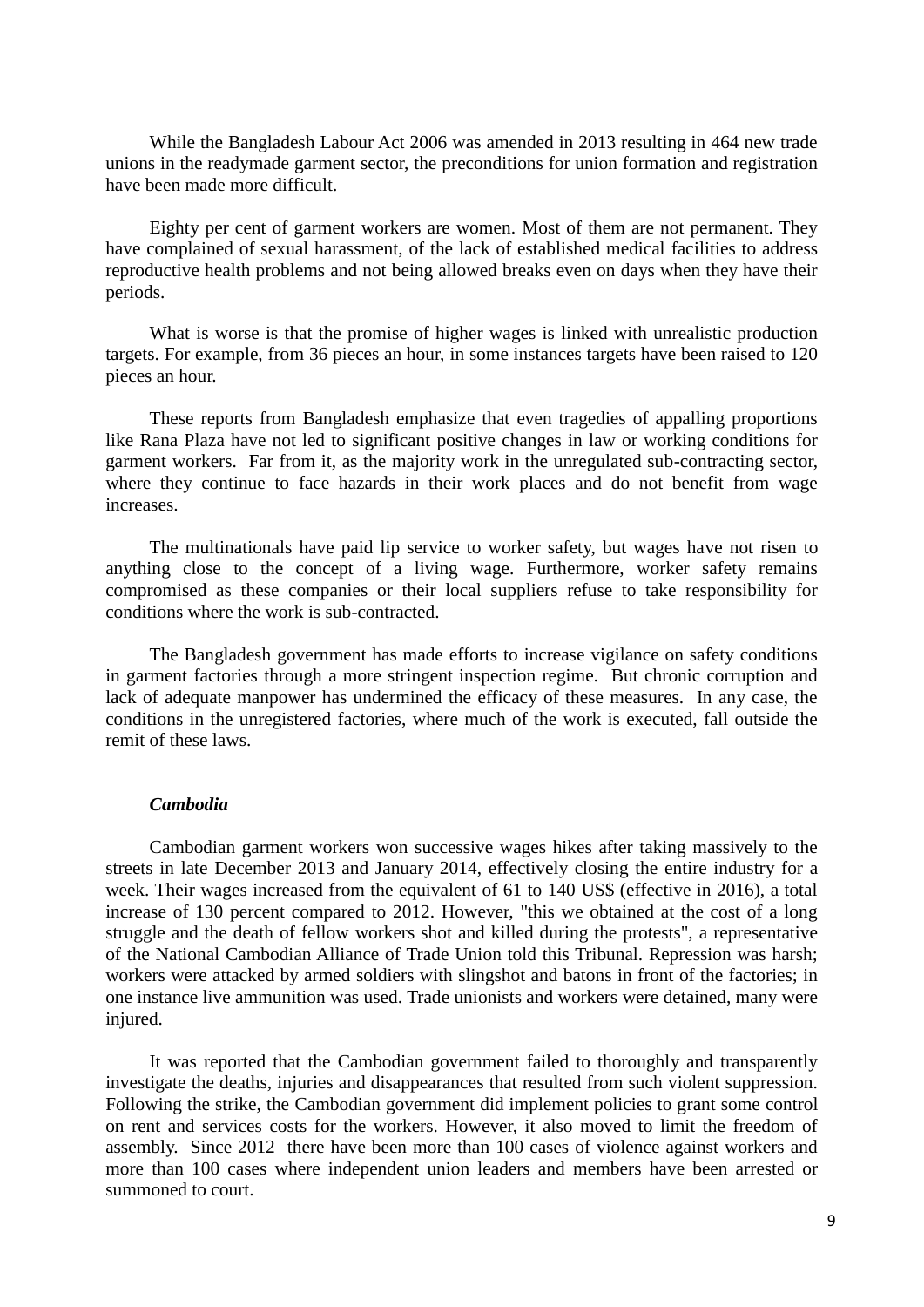In addition, the government is moving to reform the labour and freedom of association laws. However, no draft of the reform has been made public; unions and human rights organizations could only obtain a draft text through informal channels.

The brands did not engage directly with the worker's unions during the period of worker demonstrations. However H&M, the largest buyer of Cambodian garments, announced an internal policy for suppliers requiring all Cambodian workers with two years of seniority to be converted to contracts of unlimited durations. H&M also claims to have piloted a "Fair living wage method" in one Cambodian factory, where the average wage is now US\$ 216 before overtime. But it refuses to disclose the name of that factory: "The brands do not act transparently", said a Cambodian union's representative.

## *Sri Lanka*

.

Sri Lankan garment manufacturers project the image of an industry committed to ethical and sustainable practices. Yet what this Tribunal heard regarding wages, the conditions of work, as well as freedom of association in the industry, clearly contradicts this image.

The garment industry is the largest export sector of Sri Lanka, contributing to 44 percent of the total export value ( US\$ 4.7 billion in 2014); it is also the largest industrial employment generator in the country and the largest foreign currency earner.

However, very little of the profit made by this industry passes on to the workers.

The apparel industry employs mostly young women who migrate from far away cities and villages to work in factories, generally located within Export Processing Zones (EPZs), where they live in appalling conditions, mostly in boarding houses. The minimum wage applicable in the garment industry is far below what is needed to meet the constantly rising cost of living. The wage effectively paid to the workers is usually higher than the minimum wage: but to reach an average of 20,000 Rupees per month (130 euros) long overtime hours are needed. Moreover part of the wage is paid as "attendance bonus", productivity bonus or similar provisions: that is, tied to growing productivity targets. Even so, wages remain insufficient to cover the needs of a worker, let alone a family, and certainly are far from a "living wage".

A crucial issue in Sri Lanka's apparel industry is labour hired through private agencies, commonly referred to as "Manpower Workers". Although they perform the same work as the permanent or contract workers, the factory is not accountable for them and they are not entitled to medical care and insurance. They receive a daily wage from the manpower agency (which will deduct a fee: if the firm pays 1,000 SL Rupees to the agency, the worker will receive 600). This represent a further erosion of the salaries and guarantees for the workers.

Although Sri Lanka has ratified all the ILO and other relevant conventions on worker's rights and the freedom of expression, and a legislation passed in 1999 specifically allow workers in the EPZ to join trade unions, on the ground this right continues to be largely denied. Outsiders are not allowed into the EPZ unless authorized, thus interfering with union organizational work; the firms often resort to intimidation and thuggery to prevent such work.

An example presented to the Tribunal is the case of the Smart Shirt apparel factory in the Katunayake EPZ, where five workers were indicted and one dismissed after attempting to start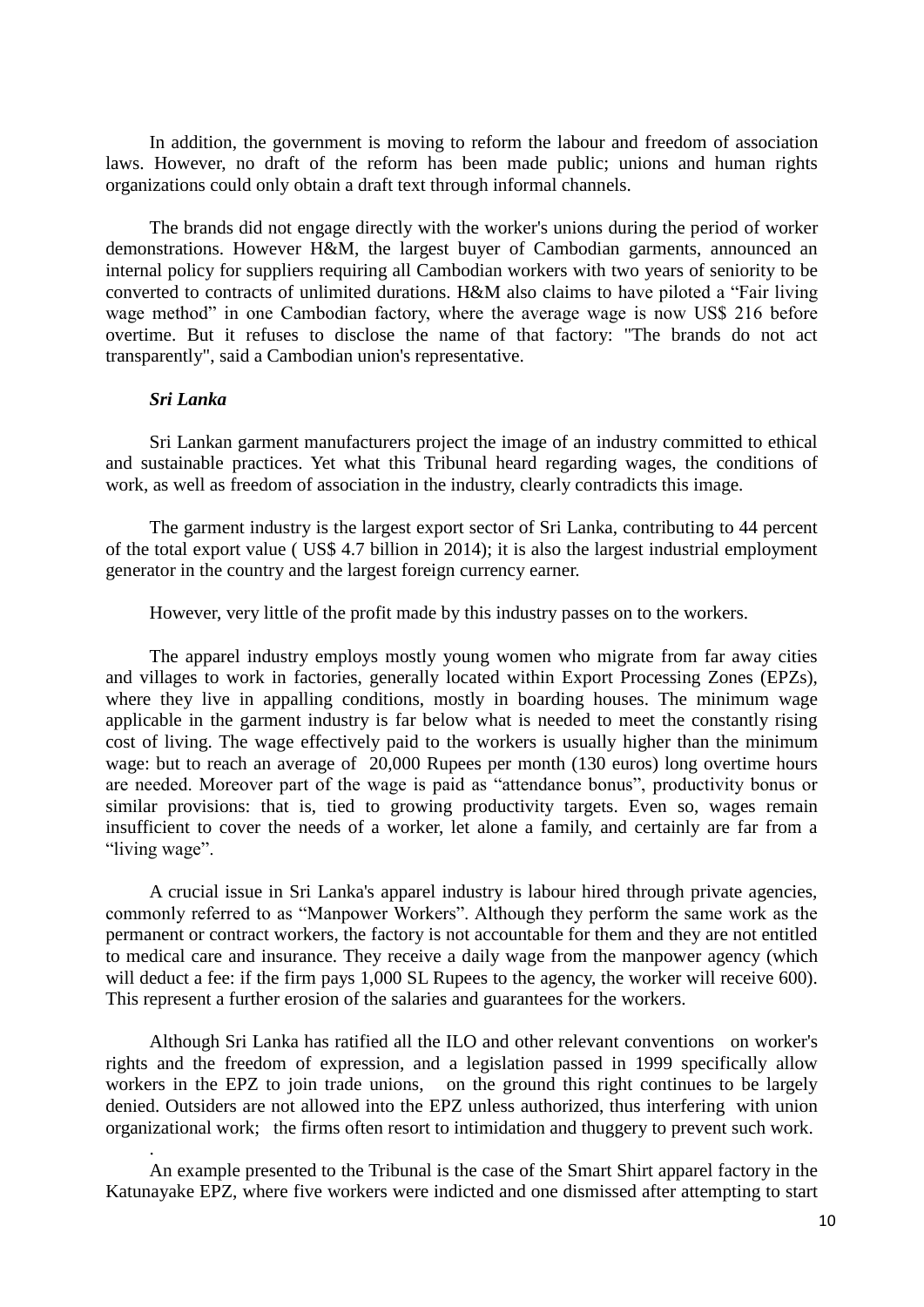a union. In one instance a workers' meeting was secretly videotaped; later the firm called on individual employees featuring in the video and threatened to terminate their jobs if they joined the union. " This is intimidation and a clear violation of the laws, but proving such violations is extremely difficult so firms always get away with it", said a representative of the National Free Trade Union of Sri Lanka.

## *Indonesia*

The garment, textile and footwear industry in Indonesia employs 3.1 million workers and is the third largest revenue generator after oil and gas based industries. In 2012, it was estimated to have generated US\$15 billion in revenue. Yet, as testimonies at the National People's Tribunal held in Jakarta revealed, the workers do not receive much benefit from this revenue. Even in the region of Jakarta, which houses much of this industry, workers earn an estimated 73 per cent of what they believe should be a living wage. This is after worker militancy and agitation led to an increase of about 40 per cent in their wages.

The excuse given by employers against a raise in wages is that Indonesia would then lose its competitive advantage in this labour intensive industry that generates employment and attracts foreign direct investment.

The testimony of workers traced a common journey. Apart from low wages, the problem of outsourcing work results in workers being paid even lower than the official minimum wage and gives them no security of service. Short term contracts with workers replicate this, with workers paid less than minimum wages and being laid off at the will of management.

Women, who constitute the large majority of the workers, have faced harassment at many levels, from sexual harassment to being denied time off during pregnancy and even when they need a break during menstruation.

Some of these egregious violations of the country's law could be checked if industrial courts worked as they should or if there was a better system of labour supervision by the state. With both lacking, workers are basically left with no recourse. When unions are formed, despite obstacles put in their way, they too have to battle union-busting tactics by management.

An additional concern for workers is a new law that the Indonesian government is considering that will further erode workers rights.

On October 23, 2015, the Indonesian Government issued Government Regulation No. 78 of 2015 (hereafter PP78). PP78 regulates the minimum wage with a new wage formulation and mandatory wage scale, overtime wage, taxes, wage fines and remuneration for piece rate and casual workers. In November, the minimum wage based on PP78 increased on average by 11.5% from 2015. Labour unions in Indonesia, however, reject PP78 on the grounds that it changes the wage system to encourage flexible employment.

The only positive development in Indonesia in the last year is the beginning of a dialogue between unions and representatives of some brands on the concept of a living wage and also more humane working conditions. Yet, no brand has given a commitment, and they express a preference to defer to a later date, unspecified, the implementation of any changes.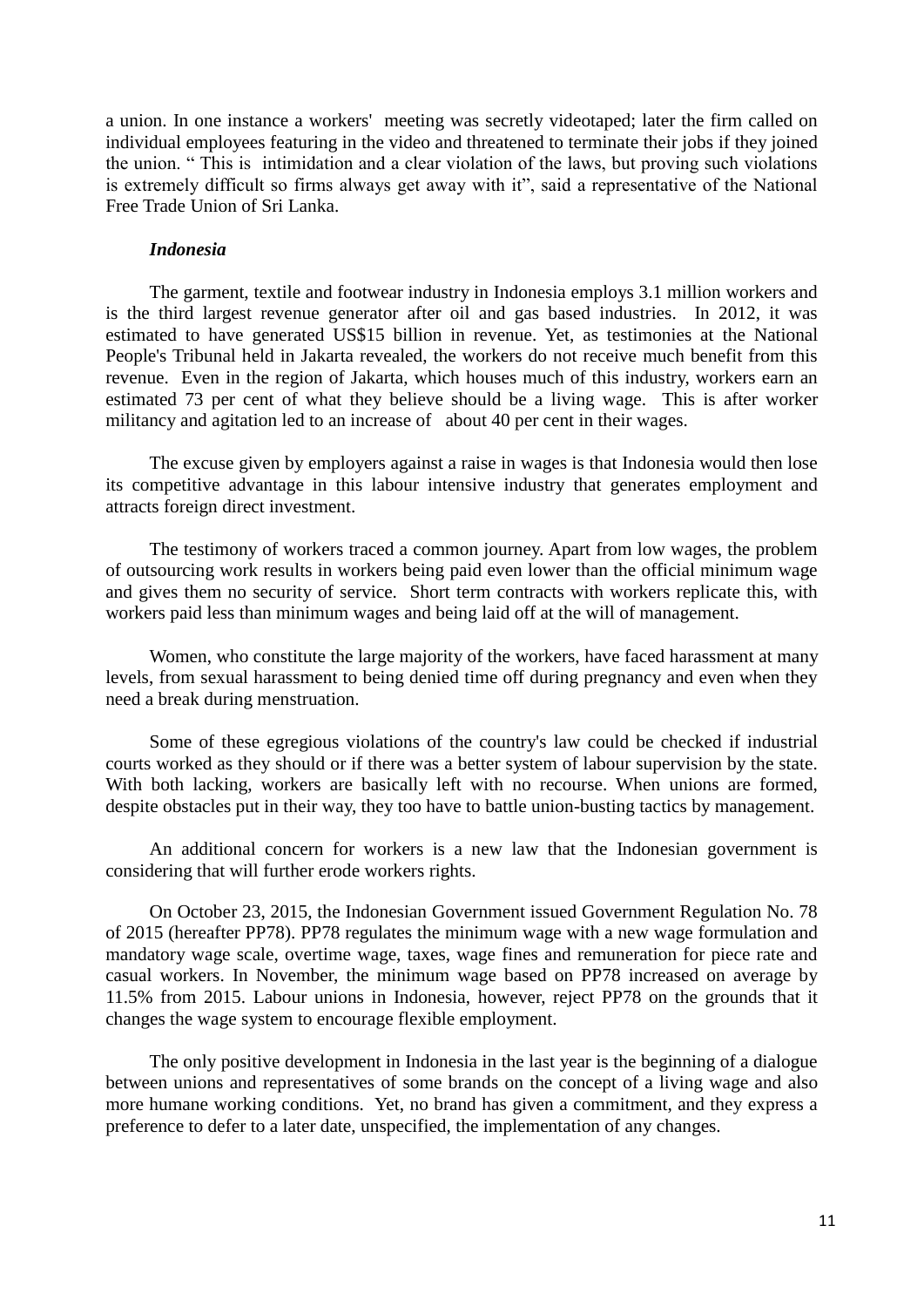## *India*

There are 35 million workers engaged in the garment industry in India, an estimated 80 per cent of whom are women. The garment industry is the second largest employer and its export earnings constitute 20 per cent of India's total export earnings. It is currently valued at US\$ 37 billion.

Yet the women and men engaged in this profitable industry have failed to benefit from it. On the contrary, not only have they seen an actual decline in their real earnings but continue to face harassment and gender discrimination as well hurdles placed in their way to form associations that would facilitate collective bargaining.

The findings of the National People's Tribunal on the garment industry have noted these violations.

The increasing trend of casualisation and contract labour has added a further dimension to the exploitation of workers. Ninety per cent of the workers are employed through labour contractors. As a result, they are denied the benefits to which permanent employees are entitled under the law. Ironically, Indian garment workers are recognized by the National Commission for Enterprises in the Unorganised Sector as "informal workers in the formal sector". These workers, despite being part of what is recognized as the formal sector, are unable to organize or be part of unions.

Another negative aspect of this type of employment is the inability of workers to negotiate in face of violation of their rights. Casual workers are not issued identity cards either by the employer or the contractor. Hence, they are unable to establish their identities as workers in case of an accident in the factory, or if they have to go to the police with a complaint.

As for wages, changes in labour laws now permit state governments in India's federal structure to determine minimum wages. As a result, states are literally in "a race to the bottom" to attract this labour-intensive and profitable industry by minimizing the wage bill on employers.

The Indian government is currently discussing further changes in labour laws that would directly affect workers in the garment industry. Many of the protective features of previous laws are being dismantled in the belief that such changes will attract more foreign direct investment.

For instance, the 2015 Draft Labour Code on Wages aims to consolidate the Payment of Wages Act, 1936, Minimum Wages Act, 1948, Payment of Bonus Act, 1965 and Equal Remuneration Act, 1976.The 2015 Draft Code on Wages dilutes protective standards, including minimum wages standards, prohibitions on gender-based discrimination in remuneration and protected bonuses; opens the door to rights abuses, including arbitrary and illegal wage deductions and forced labour; and undermines accountability by dismantling labour law inspection and accountability mechanisms, restricting the functioning of workers organizations and trade unions and systematically undermining access to justice.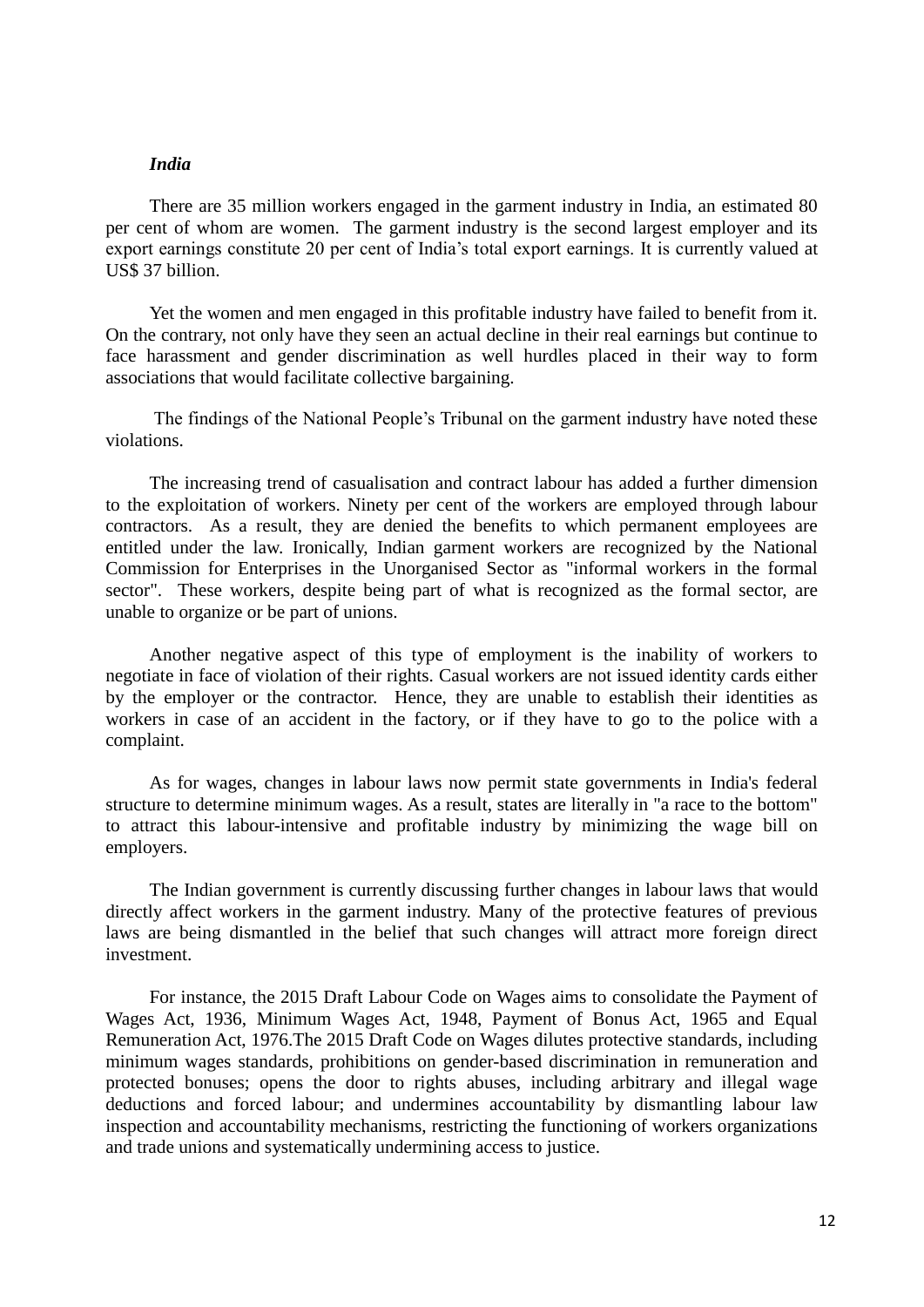The suggested changes in the law will undermine the rights of trade unions by creating barriers to registration, imposing restrictions on union governance structures, reducing obstacles to canceling union registration and prohibiting strikes and lockouts. Workers are also increasingly vulnerable to retrenchment and changes in service without prior notice. The proposed changes will also weaken accountability for upholding labour standards by diluting government inspection authority, removing existing arbitration forums and appeals mechanisms and lowering incentives to speedily resolve industrial disputes. Finally, standing orders—establishing conditions and regulations—no longer apply to establishments with less than 100 workers. Standing orders, moreover, can now be established without workers' input as previously required under the principle act.

Gender discrimination remains at the heart of the working conditions of workers in the garment sector. As in other countries, women work under stressful conditions where they are denied breaks even on days when they menstruate and are dismissed if they become pregnant. Young, often underage, girls from rural areas are lured to take up employment where a lump sum is paid at the end of three years under schemes like the 'Sumangali' scheme. This is a modern version of bonded labour that also actively encourages regressive social practices like dowry.

The "precarious" work in which garment workers are engaged has not changed despite the increasing profits made by this industry.

## *Common trends*

Certain common trends emerge from the NPTs held in Indonesia, Cambodia, India and Sri Lanka as well as the report from Bangladesh presented to this Tribunal:

1. The violations of women's sexual and reproductive rights came across strongly in all the submissions. These consisted of making women quit on getting pregnant, refusing breaks during their periods, heavy and long hours of work and insufficient health facilities.

2. Although most countries have seen an increase in the wages of the garment workers, Cambodia standing out as one with a substantial increase, in most cases the cost of living has cancelled out the value of the increase. Furthermore, linking higher wages to higher productivity targets has increased the burden on workers.

3. In all countries new laws to attract foreign investment have diluted rights like freedom of association and have placed hurdles in the way of union organization. For garment workers this has been a particular blow as the nature of their work has always made collective bargaining difficult.

4. In all countries contract work is virtually the norm, leaving workers vulnerable to arbitrary dismissal, no benefits and unreasonable workloads.

5. In the "race to the bottom", countries have argued to keep wages low and nowhere has the concept of a "living wage" been implemented.

6. Despite their repeated goodwill declarations in favour of dialogue, the major brands of the global garment industry are in facts systematically delaying any concrete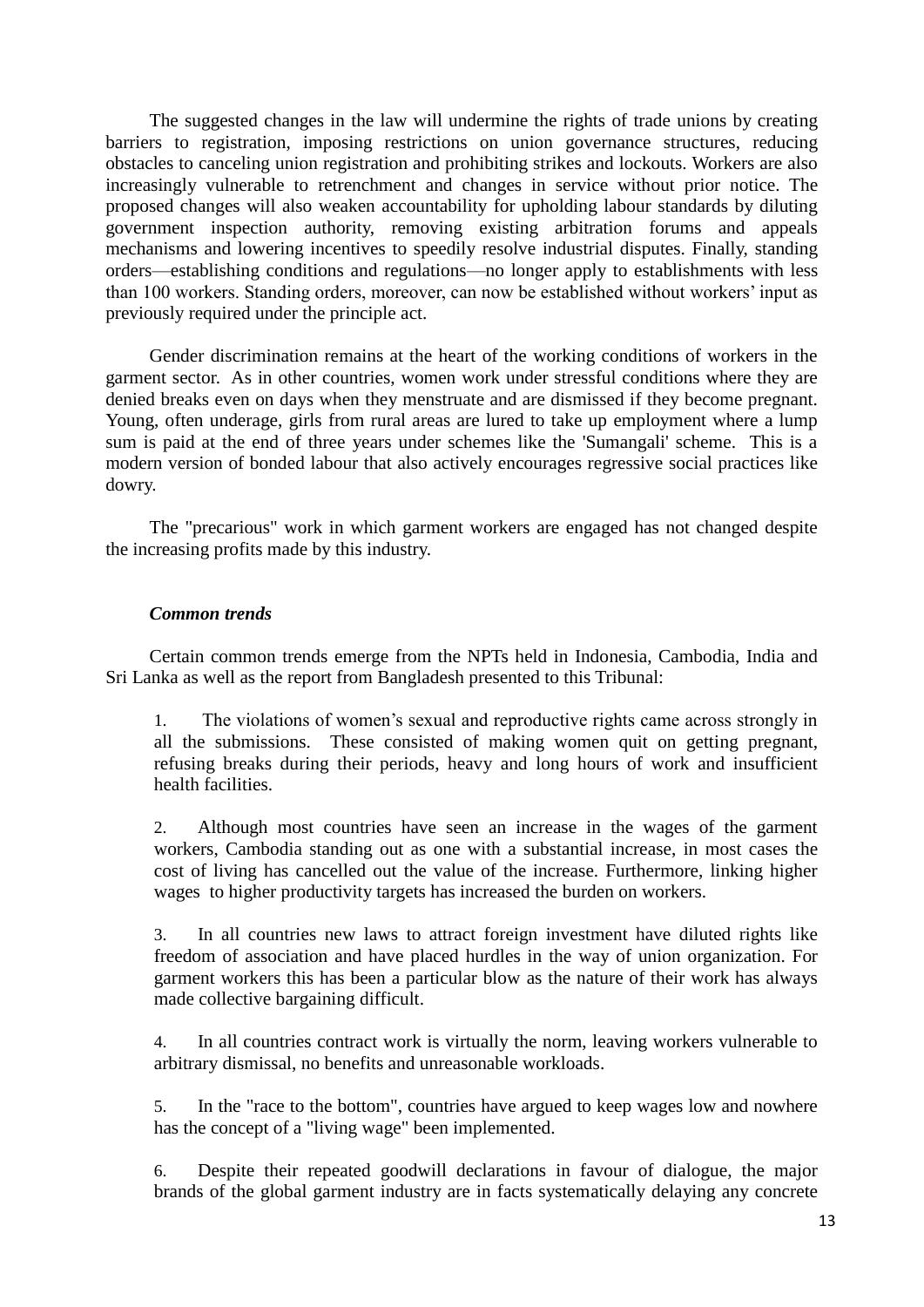action to ensure the worker's right to a living wage and denying even a minimum of transparency and accountability. Continuous postponements and/or "pilot projects" exercises in fact masquerade the persistence of deliberate violations of the basic rights. This is even more outrageous given the persistence and even the aggravation of the extension of the violations. A similar absence of a genuine change in policy has been documented in some countries where these brands are based, despite some domestic pressure.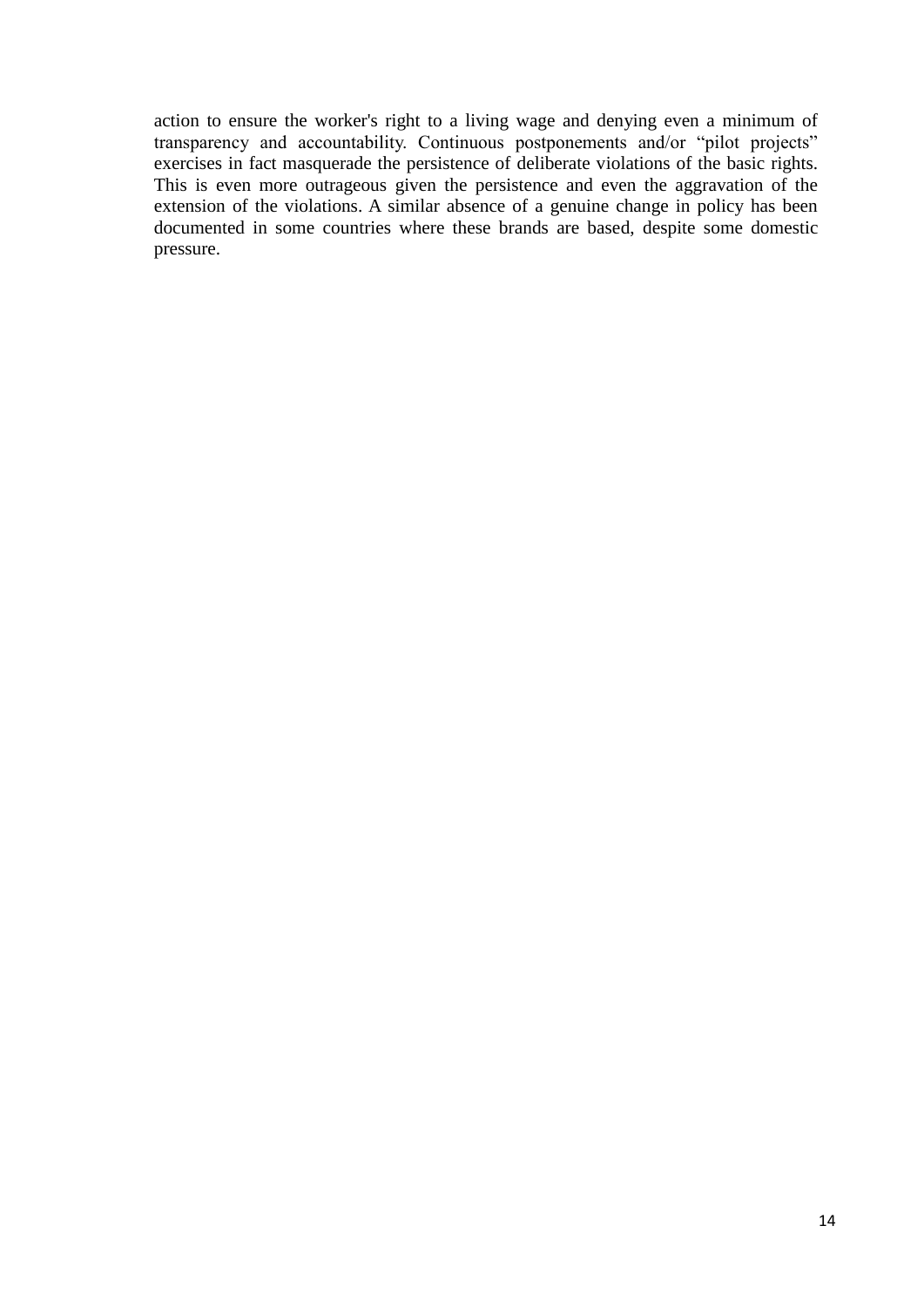#### **IV. JURIDICAL ANALYSIS AND IMPLICATIONS OF EVIDENCE**

#### *4.1* **Gender based violations**

As clearly shown in Section III, the updates on the facts of massive violations of the workers of the garment industry confirm fully the analysis in the previous report (Annex 1). The PPT has decided, however, that the evidence of the permanence and of the diffusion of the specific gender-based violence against the lives and dignity of women deserves to be strongly underlined and clearly set out.

As a result of the accepted norms and practices in setting up garment industries, the expanded opportunities for women's rights to employment, mobility and decision making in a patriarchal society in Asia are often indicated as substantial steps forward for their overall dignity. It is, however, clear that the testimonies presented to the NPTs and the PPT have set out a diffuse negative impact on the lives of women workers for the reason that they are women and therefore subjected to violence, degrading treatment and many conditions and restrictions that contribute to the deterioration of their health as well as marginalization.

Further, and even more importantly, the PPT stresses what emerges consistently from many reports and cannot be ignored because "expected": due to stigma attached to sexual abuse and discrimination, many women will not come forward in seeking justice and only in rare cases will come forward to claim redress over abuse or other forms of denial of the autonomy of free and informed contractual and living choices. The "happy married employment contract" (sumangali) in India is just but one example of such violation.

The above notes do not necessarily add to the substantiation of the severity of the abuses. Nor do they need to as that severity has been well established in the NPTs. However, the PPT sees their specific relevance in the fact that what continues to happen in the industry is the permanent and conscious, irresponsible absence of the governments, of the judicial powers, as well as of the trade unions, where the position and the roles of the women is maintained in an unacceptable condition of marginalization.

#### *4.2* **Living wage as human right**

The definition of living wage as a concept and its proposed use as a concrete instrument to substitute for the strictly contractual, economic term of "minimum wage" has been the central objective of the AFW campaign. The detailed history and documentation of the extensive research work which has been conducted over the years to explore and quantify the social and economic components which should be included in the definition of "living wage", in view of the development of a transnational platform for the garment industry in Asian country, can be found in the many publications of the AFWA, and has been the object of detailed presentation in the NPTs (See Annex 1).

The implications of the core concept "living wage" are very straightforward: a wage cannot correspond purely to an economic and arbitrarily defined fraction of the market value of a product. It must be the economic recognition of the right of workers to a wage which assures her/him and her/his family to live their lives with the dignity: i.e. with adequate food for the worker; adequate food for the worker's family; housing, medical care, and education for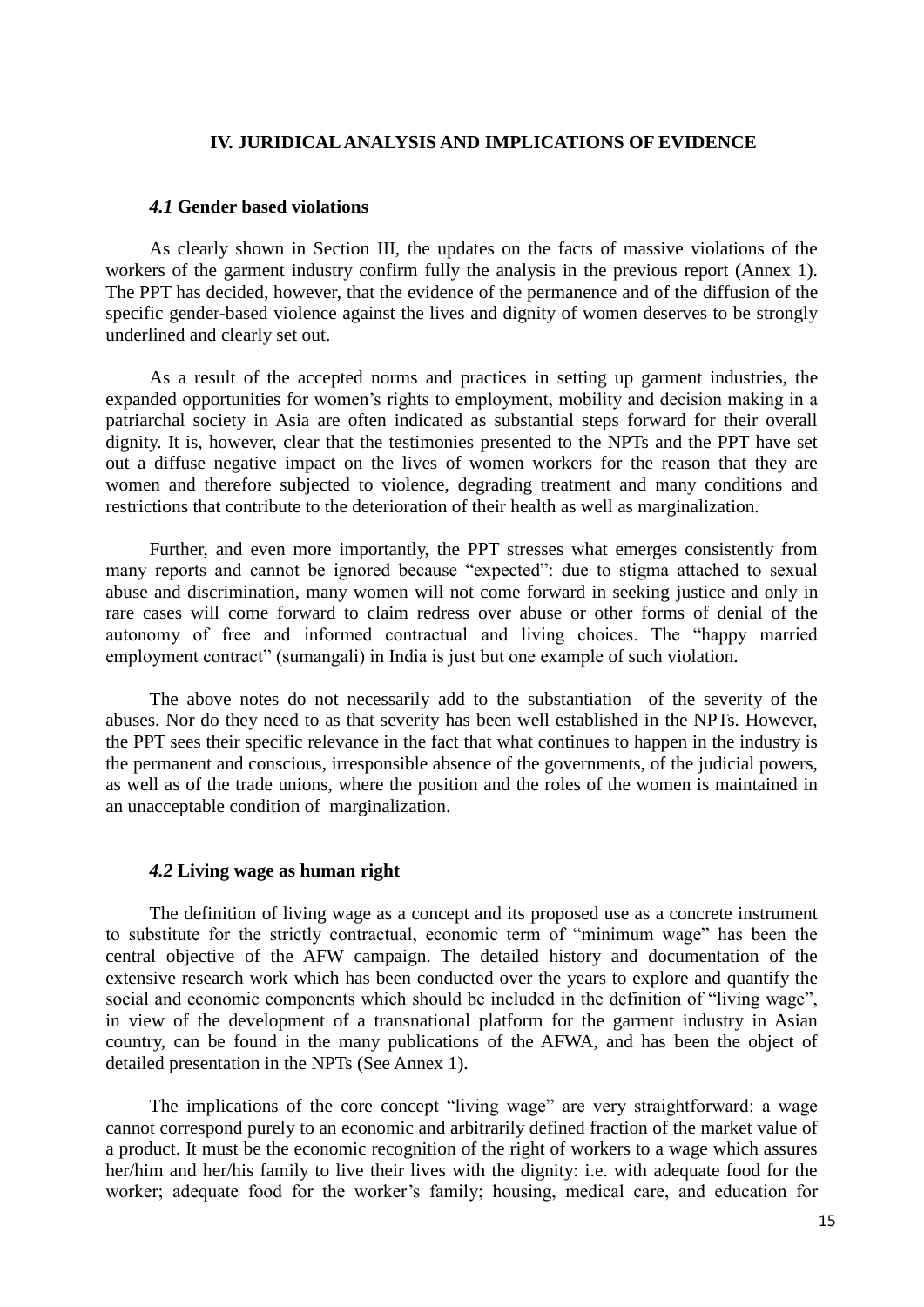children; rest and recuperation time; social and cultural opportunities; child care and domestic work also to be paid at living wage level if there are two wage earners.

On the basis of the evidence presented to the NPTs and to the PPT in the public hearings, as well as in the written documentation, the substantive, not simply legal or contractual, definition of "living wage" in terms of human rights, and its inclusion in the core list of labour rights of the ILO "Declaration of Fundamental principles and Rights at Work", derives from two apparently opposite, but in fact complementary, orders of evidence.

a) The wage can be considered the synthetic indicator of the position of workers in the labour market and in an increasingly unequal society. The role of this indicator is enormously accentuated in the context of a global supply chain such as in the garment industry, where the great majority of its workers are women and live in countries like those considered in the NPTs and in the concluding Session of the PPT. The intolerable low levels of the wages which are applied (and their extremely slow and marginal increases) coincide with, and produce, conditions of life which are simply non human, and correspond to explicit, well known and structural violation of formally recognized human rights, as they are individually considered in the relevant 9 UN treaties (International Convention on the elimination of all forms of racial discrimination, 1965; International convenant of economic, social and cultural rights, 1966; International covenant on civil and political rights, 1966; Convention on the elimination of all form of discrimination against women, 1979; Convention against torture and other cruel inhuman or degrading treatment or punishment, 1984; Convention on the rights of the child, 1989; International convention on the protection of the rights of all migrant workers and members of their families, 1990; International convention for the protection of all persons from enforced disappearance; International convention on the rights of persons with disabilities, 2006) and in the 8 core International Labour Organization Conventions, on Freedom of association (C087 and C098), Forced Labour (C029 and C105), Discrimination (C100 and C111) and Child Labour (C138 and C182).

The spectrum of the systematic violations which have been documented in the investigation and in the ascertainment of facts which accompany and are caused by the concrete denial of a living wage dramatically confirms the indivisibility of the rights which are indispensable to allow a life to be human. It suffices here to reiterate the principal violations which have been documented through very precise and objective, as well as narrative evidence , in the NPT hearings and in the present Session of the PPT:

- Mass poverty caused by cheap wages
- Breach of the child's right to education
- Breach of the right to health
- Low wages in the worker's household
- Inhuman punishment
- Employment contract manipulation
- Crimes to the rights of freedom of association, assembly and opinion (union busting) and criminalization and attacks against defenders of labour rights
- Crimes against integrity of women workers
- International and state failure to protect the workers

The substantive, as well as the formal, legal violation of fundamental rights of garment industry workers could be considered as an indirect but powerful reason for giving the living wage the binding status of a human right. It defines the severe and massive consequence of a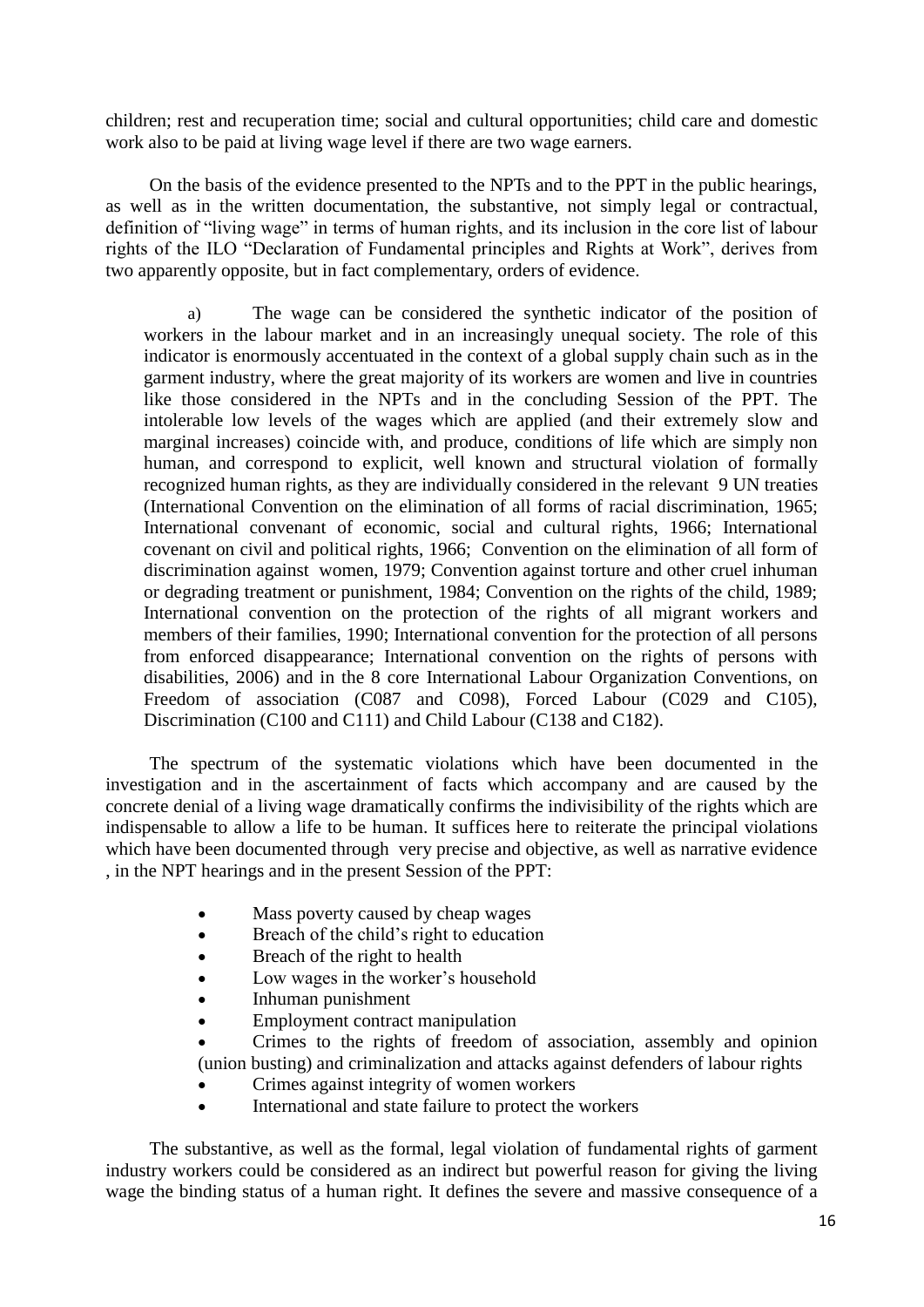market-societal system which appears to be free to race to the bottom in the recognition of a "living standard", and to race to the top for all other economic and commercial variables, thus contributing to the worsening of inequalities, which are considered now, by UN agencies and others, as a major threat to the development and sustainability of a democratic society.

b) There is on the other side – thanks primarily to the AFWA and its NPTs, whose results have been presented and widely debated in many international forums – what Frank Hoffer, a representative of ILO who testified in this Session, classified as "the obvious": " A living wage is a human right and a minimum wage that does not provide for a living wage does not deserve the name minimum wage. When ILO was founded nearly a hundred years ago its founding members stated in the preamble of the constitution that the urgent improvement of working conditions is required by different means including "the provision of an adequate living wage".

The 1948 Universal Declaration of Human Rights is similarly clear: "Everyone who works has the right to just and favorable remuneration ensuring for himself and his family an existence worthy of human dignity, and supplemented, if necessary, by other means of social protection".

It is important to underline that the concept of living wage is well understood and accepted globally. Though the term is not explicitly used in the conventional human rights law the definitions given to wage in them is congruent with living wage.

The Universal Declaration of Human Rights is considered to be the core of contemporary human rights normativity and discursivity, and remains of enormous impact even today, though it is technically only a declaration. It declares several labour rights as human rights. Article 4 of the UHDR prohibits slavery and servitude; article 23 provides that everyone has the right to work and that everyone should work in a job freely chosen; that everyone should receive equal pay for equal work; that everyone should get decent remuneration for work performed, which should guarantee a dignified life for herself and her family; and that everyone has a right to form and join trade unions; article 24, in turn, guarantees a right to rest and leisure, including reasonable limitation of working hours, as well as holidays with pay.

The International Covenant on Economic, Social and Cultural Rights (ICESCR) from as long ago as 1966, affirms 'the right of everyone to the enjoyment of just and favorable conditions of work' which includes 'fair wages' that give workers 'a decent living for themselves and their families' (Articles 6 and 7). The formulation does not leave any doubt as to whether 'fair wages' refers to 'living wage'. The general comment 18 further elaborates that the right to work is to allow a person to live in dignity and contributes to the survival of the individual and that of his/her family, thus the right enshrined in article 6 is linked to the remuneration that allows the worker to support themselves and their families referred to in Article 7. Of the regional human rights documents, the European Social Charter, revised in 1996, states that 'All workers have the right to a fair remuneration sufficient for a decent standard of living for themselves and their families' (1.4). Similarly the additional protocol of the American Convention on Human Rights says that fair wage has to be 'Remuneration which guarantees, as a minimum, to all workers dignified and decent living conditions for them and their families' (Art.7).

The ILO, at its founding in 1919, set out in its preamble to the constitution 'the provision of adequate living wages' explicitly in its objectives to improve working conditions. Later it emphasized the aspect in its minimum wage setting resolution (1928) and convention (No 131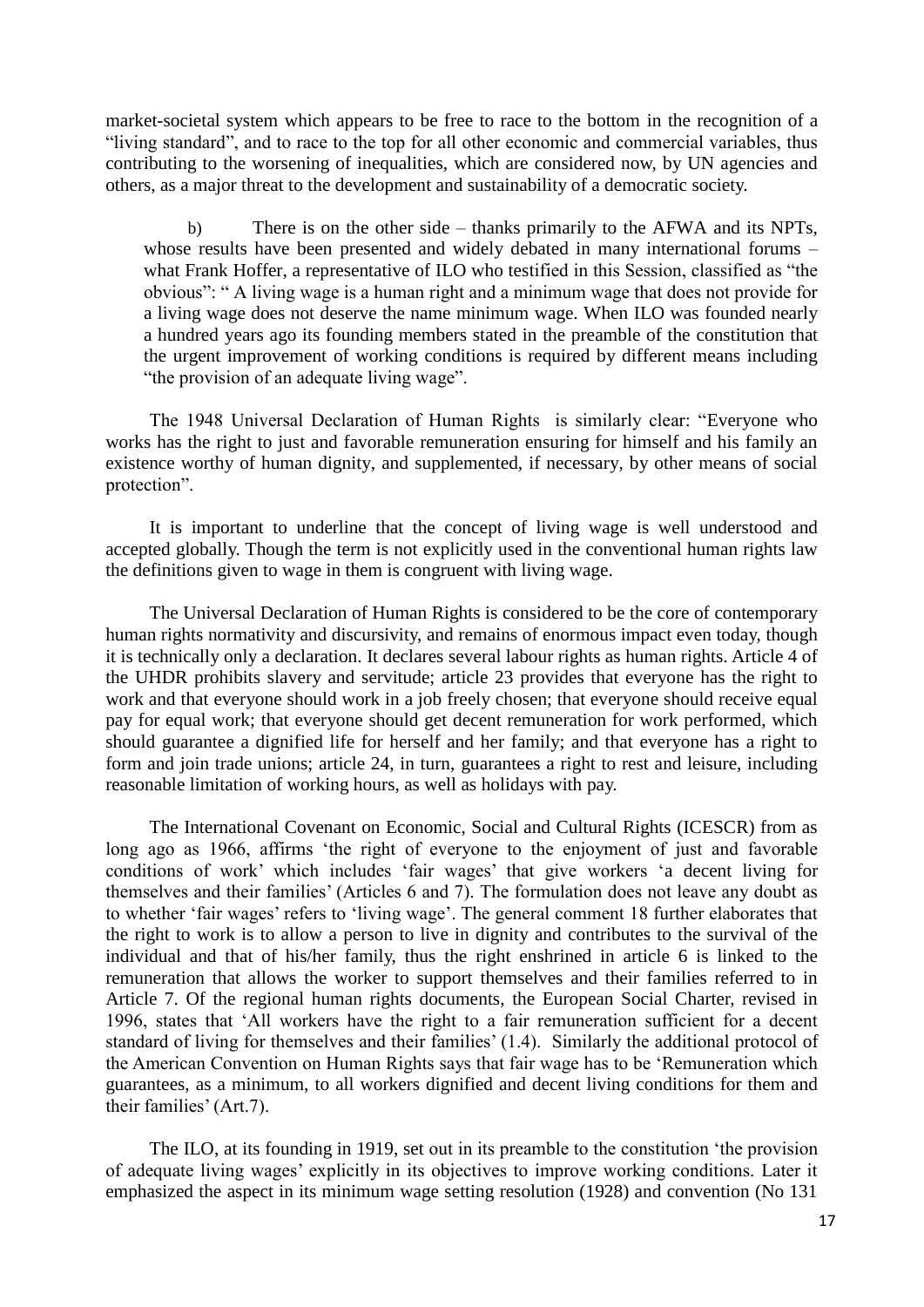of 1971). In its declaration on fair globalization (2008) it called for Policies in regard to wages and earnings, hours and other conditions of work designed to ensure a just share of the fruits of progress to all, and a minimum living wage to all employed and in need of such protection. But in practice the country governments have set minimum wages that are grossly inadequate for sustaining the worker and his/her family. This divergence needs to be arrested urgently.

The reports presented during this Session by experts representing international organizations, as well as the increasingly concordant opinion of the European, USA, and Asian academic world, have been clearly supportive of the demands presented in the submission:

- Global recognition of a minimum living wage as a fundamental human right;
- Recognition of freedom of association and collective bargaining as essential to enforcement of a minimum living wage;
- Joint responsibility for minimum living wages must be shared among global North and South governments and brands; and
- Action by international institutions, especially the ILO, in:
	- i. adopting and publishing criteria for minimum living wage, using the Asia Floor Wage as credible benchmark in the global garment industry; and
	- ii. contribution towards strong accountability and enforcement mechanisms. This requires taking into account labor market dynamics in sectors such as the garment industry with profit models developed on transnational supply chains and use of high global mobility to demand low cost production even at times of high profits.

There is certainly a long way to go from the present state of impunity for the nonapplication of the "obvious" definition of living wage as human right, to a situation of its transparent experimentation in different social and market contexts. A spectrum of different definitions of living wage could be expected. Differences in technical details must not, however, threaten compliance with the core components and objectives which have the assurance of a life with dignity as a substantial measure.

In this sense, the PPT sees the AFWA experience as an exemplary expression of the possibility of posing and pursuing conversation-ensuring questions about the living wage as a fundamental human right not divorced from the global and local market scenarios.

As many testimonies have emphasized, global brands' profits continue to increase while workers' wages and purchasing power decrease due to systemic inflation. A human rights analysis cannot exist in a legal vacuum and must take growing inequality into account.

AFWA and other platforms representing real populations are not only building on the power of existing human rights framework: they are challenging human rights norms and international institutions to meet the lived reality of workers.

Where a human rights approach opens up emancipatory spaces against oppressive globalization, the impetus comes from the working class, their trade unions, and collaboration with social movements.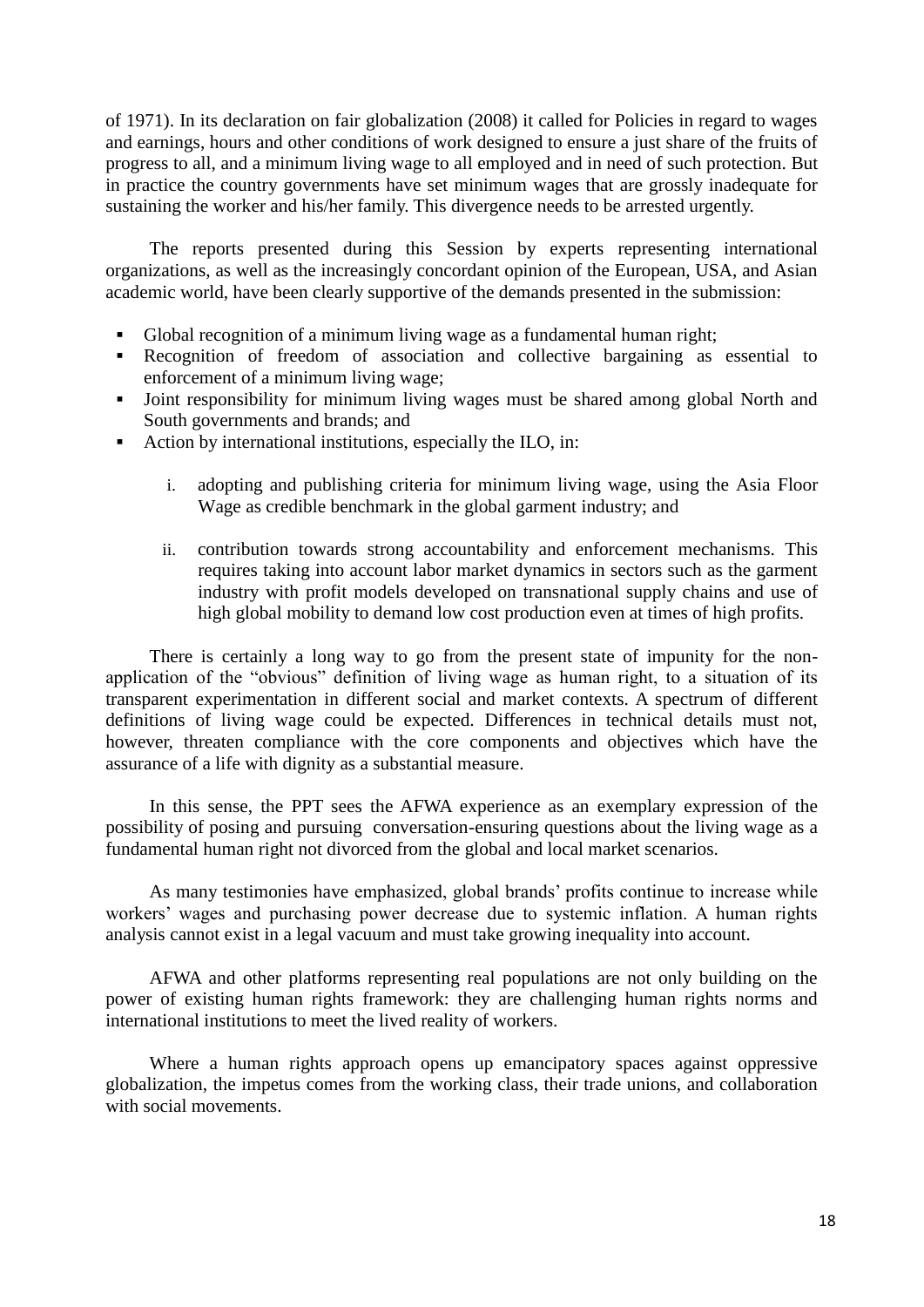## **V. CONCLUSIONS**

**5.1** We confirm the existence of massive violations across the region of garment workers' labor rights and therefore of their human rights. The evidence from the four NPTs is overwhelming and undeniable.

**5.2** Given the scale and persistence of the violations, there is now an urgent absolute priority for the establishment, with a deadline evidencing the immediacy of the need, to adopt the substance of the methodology developed for establishing living wage as well as the concept of the living wage as a human right and one of the core principles and labour standards of the ILO. Evidence presented indicates that there is a growing conceptual and juridical consensus that this must now be achieved. Without this adoption and implementation, the reality will be the continuing violation of workers' human, social and labor rights.

**5.3** Despite the ability of brands and governments to present a positive media image of progress in bringing improvements to the conditions of workers, the evidence indicates that in reality little has changed, and in some countries at least, change has been in a negative direction. Governments should specifically be accountable for their violations of ILO labour standards related to freedom association and right to resist.

**5.4** The brands have shown no willingness to take the initiative to ensure that its suppliers pay a living wage. While the brands have made some noises in this direction, they have, in truth, been stumbling blocks toward positive change on the issue of the living wage.

**5.5** Inspection regimes have failed the workers. Government-based inspections are underfunded and suffer from corruption. Inspection schemes developed by the brands lack legitimacy as they are not seen to be independent and do not ensure transparency. The ILO has been passive on this issue and needs to take strong positive action to ensure workers are involved as they are the ones who know what is happening in the factories.

**5.6** We endorse the AFWA proposals to make clear and concrete the responsibilities for rights violations of those who dominate the production network, the brands, along with those who are also involved, suppliers and governments.

**5.7** Multi-national companies register in Western countries and are responsible for massive violations of workers' rights in the developing countries. The governments, and the trade unions, of those countries where the MNCs are registered have largely ignored such violations.

**5.8** A very considerable industry has emerged, encouraged by the brands and to some extent funded by the brands, whereby constant delays are caused in dealing substantively with the critical condition in which the garment industry and its workers are mired.

**5.9** We note the evidence from Bangladesh concerning the situation in that country after Rana Plaza. While there was a flurry of activity in that country and internationally immediately after the tragedy, the reality is that little positive change has been experienced by the workers, and to some extent their conditions have worsened. Clearly and understandably, the immediate response of government and brands was to concentrate on a Safety Accord. But other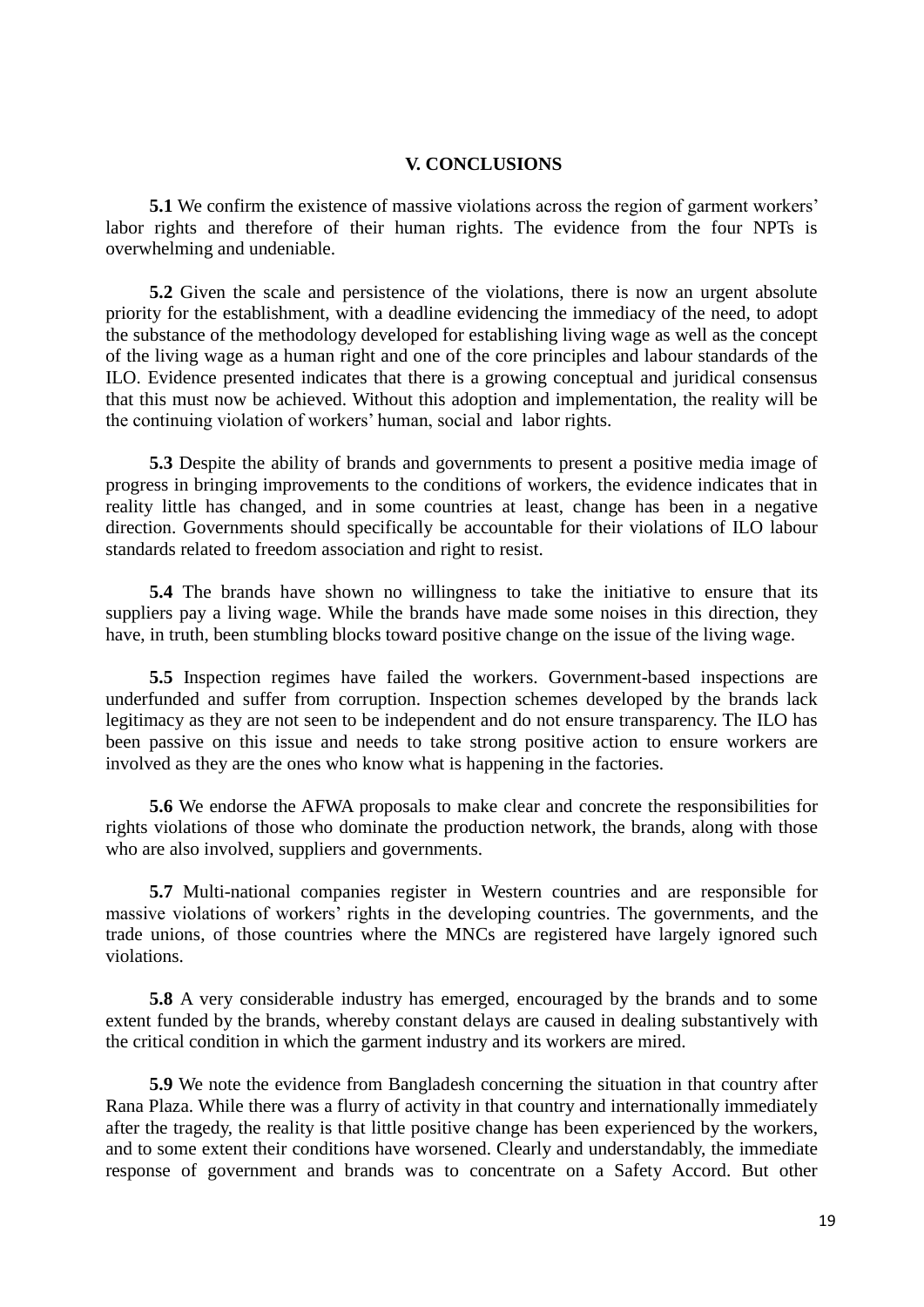conditions for workers, including desperately low wages, did not change. Further, most of the money donated/collected for the survivors and families has still not been distributed to them.

**5.10** We endorse the view put to us that it is time to look at the question of profits. While brands, suppliers, and governments engage in endless discussions about the wage question, the question about profits has been off the table. Yet if workers are limited to a "fair wage", why should MNCs not be subject to the same criteria? There is a growing consensus, even among such organizations as the WTO, the IMF, and the Roman Catholic Church, that the high level of inequality in and between countries is unsustainable, economically and politically. The concept of "fair profit" should now be on the table in global discussions of wages and workers' rights.

## **VI. RECOMMENDATIONS**

**6.1** The ILO should immediately adopt the living wage concept as one of its core labour standards, and should ensure that the living wage is recognized as a human right by the UN, international agencies, trade unions and opinion makers. It should not wait for agreement from the brands who can be expected to voice opposition and will cause delay through endless discussions.

**6.2** Adoption of the living wage concept should be seen as a policy, a strategy to improve the conditions of workers, rather than a technical matter that will lead to delay because of detailed discussions and negotiations over the substance of the living wage.

**6.3** The goodwill of the brands is no longer credible. Even after Rana Plaza, the conditions of garment workers have not improved significantly, and in some ways have deteriorated. The brands have increased their profits even while they have watched a race to the bottom in conditions for workers.

The brands' goodwill, to be legitimated, should translate into concrete financial investments for the urgent implementation of effective living wage policies in support and collaboration with Governments and workers' organizations.

**6.4** Given the important role the media plays in exposing injustices and given the nature and extent of human rights violations in the garment sector, as well as the need to challenge the ideological hegemony of brands and governments, it is important for workers' movements to strategize with the media on how to give these issues maximum exposure and to promote initiatives to research and monitor the garment industry.

**6.5** An urgent independent epidemiological study should be organized into deaths and disabilities resulting from conditions of work and life of garment workers. We believe it is likely that there is a "silent and diffuse Rana Plaza epidemic" operating and that this information should be made available to international agencies and the public at large.

**6.6** Because women represent the greatest majority of the garment workers and the evidence of the violation of their specific rights appears more systematic and at the same time continues to be denied, the situation of women should be urgently included in monitoring programs by independent commissions, to assess the spectrum of their clinical, social and personal risks, and to allow adequate actions of juridical qualification and reparation.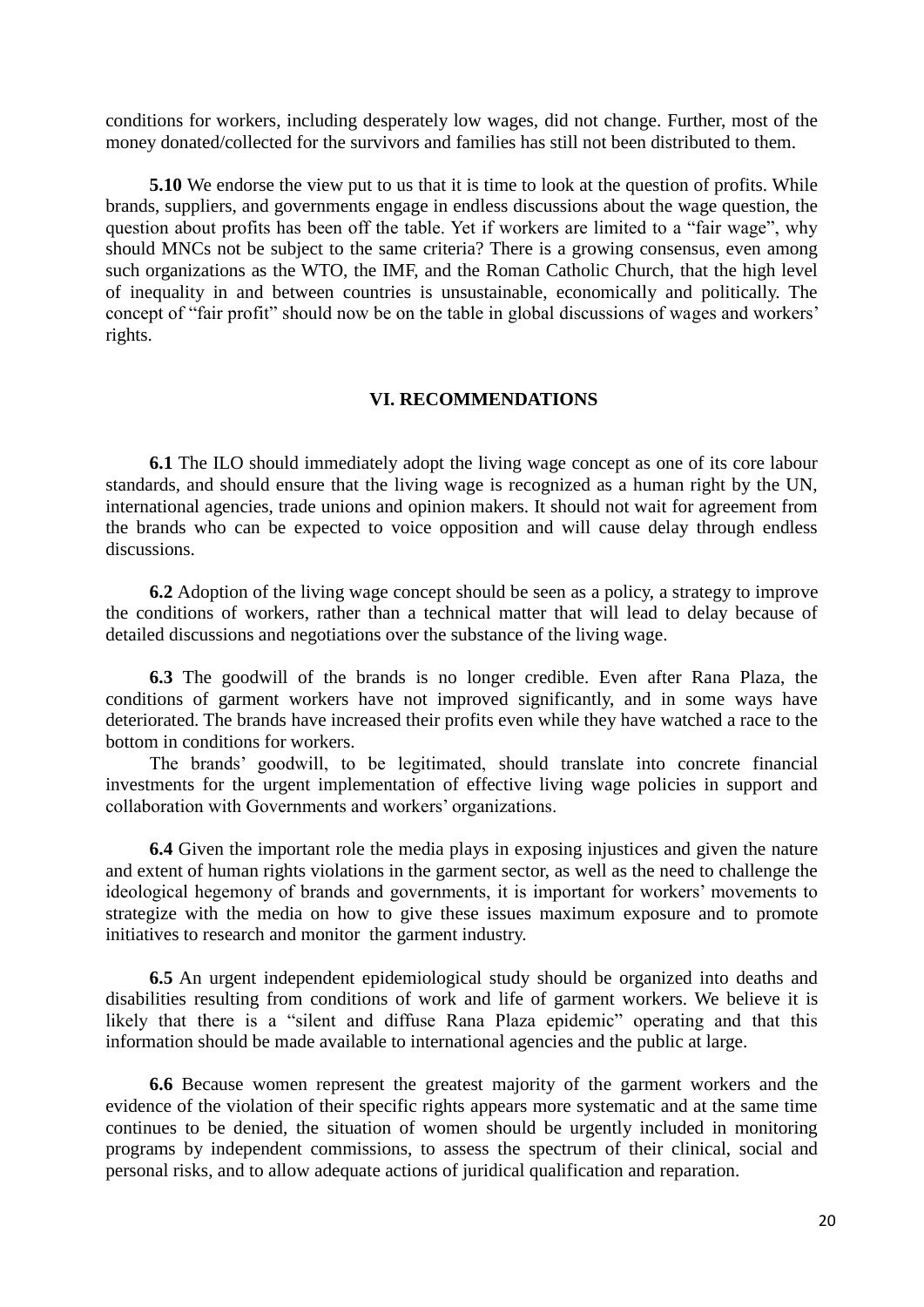## Annex 1 **Submission of Asia Floor Wage Alliance to the Session of the Permanent People's Tribunals as a Conclusion of National Peoples' Tribunals in Asia on "Living Wage as a Fundamental Human Right & Role of International Institutions"** Sri Lanka Foundation Institute, Colombo, Sri Lanka, December 17-18, 2015

Honourable Jury Members,

We, as representatives of Asia's garment workers employed in the global garment industry submit to the Permanent Peoples' Tribunal our final submission on "Living Wage as a Fundamental Human Right and the Role of International Institutions" after having presented workers' testimonies, experts' evidence, and presentations from different parties in the National Peoples' Tribunals (hitherto referred to as NPTs) in Cambodia, India, Indonesia and Sri Lanka.

The Asia Floor Wage Alliance is encouraged that through the four NPTs, the Permanent Peoples' Tribunal has recognised the global imperative to bring transnational companies, formally excluded from international law, into jurisdiction.

First, the four NPTs have established that multinational brands and retailers that source garment from Asia are responsible for grave exploitation and human rights violations of Asian garment workers. Such violations in producing countries have robbed the workers of a basic humane existence and Asian countries and industry of their due revenue. It is critical to take into account the *urgency* of the condition of lack of decency and dignity in the lives garment workers and correct this condition with the immediacy it deserves. We thus seek a remedy to this situation.

Second, the testimonies of workers reveal in great detail the extreme hardships borne by workers who are denied a minimum living wage. After an Asia-wide Tribunal process on "Living Wage and Decent Working Conditions in the Garment Industry", as Asia Floor Wage Alliance, we conclude that denial of a minimum living wage to any worker is a violation of his/her fundamental human rights. We thus seek a direction from the jury in this regard.

Third, AFWA has presented a first-of-its kind formulation of a cross-border minimum living wage. However, we submit that the international institution best fit to define and promote criteria for a minimum living wage is the International Labour Organisation (ILO). So far, although there is sufficient scholarship on this issue, the ILO has not yet defined criteria for a minimum living wage. This has allowed a global slippage of statutory minimum wages towards poverty lines that are in themselves problematically defined. We thus seek a direction from the jury in this regard as well.

We submit this statement, as a concluding submission, by 45 labour organizations representing garment workers across Cambodia, India, Indonesia and Sri Lanka who have organized the four NPTs. We are aso joined today by labour organisations in Bangladesh. After the tragic and momentous Rana Plaza deaths, Bangladesh has been centre stage in the struggle for labour rights of garment workers.

At the four National Peoples' Tribunals, the workers' testimonies and the submissions by national experts and other reports bring out the core violations in the garment industry. Patterns of violation are important indices for status of industrial relationships in the industry.

Four categories of violation of labour rights are as follows:

1) Suspension or violation of statutory minimum wage on a wide scale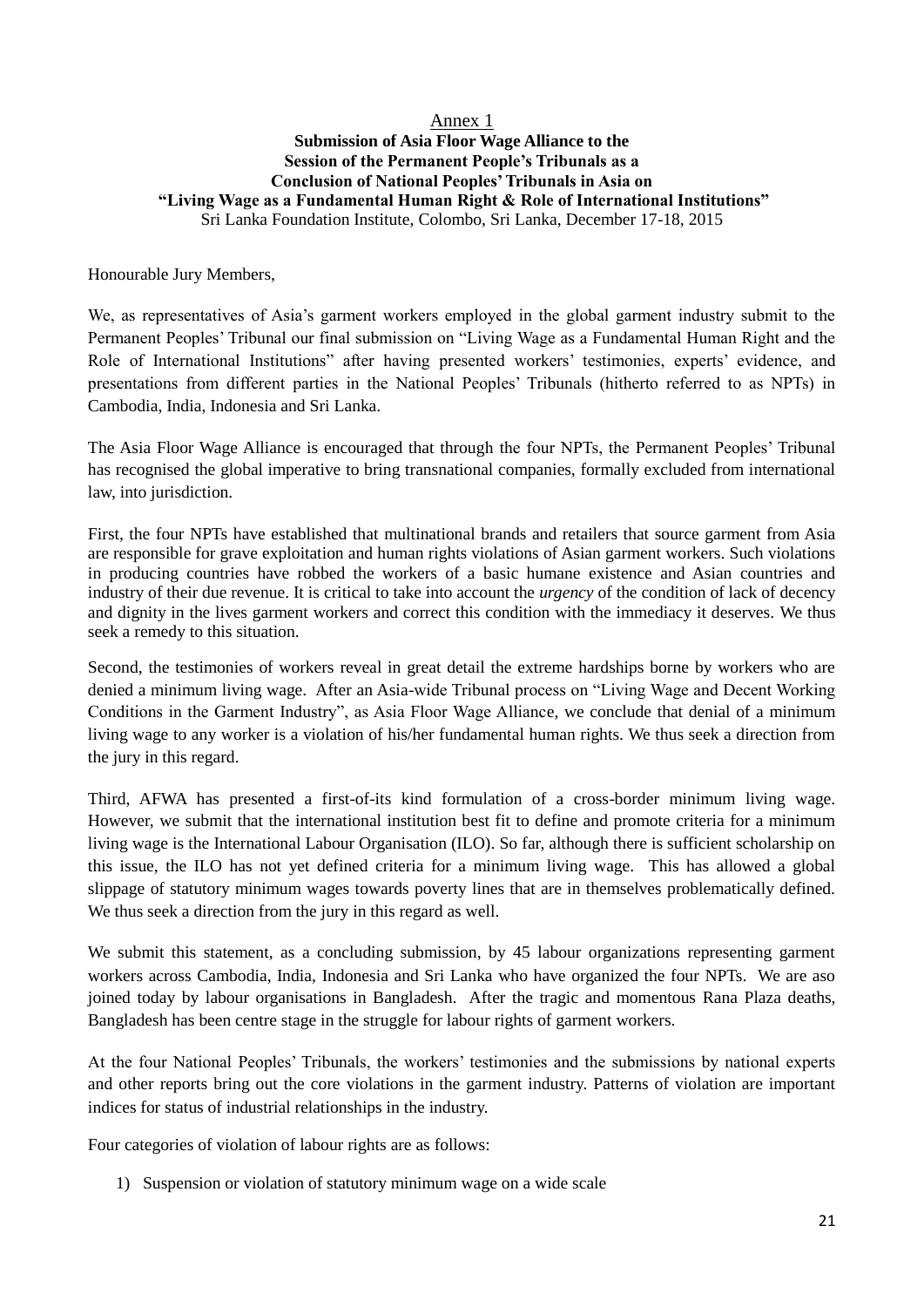- 2) Restructuring of labour relationships through short-term contracts and outsourcing
- 3) Increasing unfair labour practices and union busting
- 4) Criminalisation of industrial relationship and violation of civil and political rights of labour activists who are actually Human Rights Defenders.

We would urge the jury to see this pattern of violation as a system at whose core are the concurrent suppression of 1) Wages and 2) Freedom of Association and Collective Bargaining. Unionisation leads to workers having a voice at work and one of the most important demands voiced by workers is for higher wages. Freedom of Association and higher wages (which we call "Minimum Living Wages") are integrally linked.

The testimonies from the four countries show common exploitative working conditions at the core of which are 1) under-valuation of workers' labour and 2) dismissal of Freedom of Association and Collective Bargaining.

## *First, we lift up the main egregious exploitative conditions.*

**1) Dehumanising of workers:** Workers in the garment industry come from marginalised sections of their society. They are most often women from poor rural backgrounds, with low levels of education, and have families that their wages are expected to support. The testimonies express a strong feeling of urgency that that is linked to the deep level of marginalisation, dis-empowerment and even dehumanisation that workers in the garment industry are subjected to. The meaning of dehumanisation is aptly but simply captured in the experience of many workers that a simple family life is impossible even after years in the industry.

**2) Poverty Wages**: Testimonies and various studies show that legal wages are set at the poverty threshold and the wages of garment workers hover around the legal wage. In addition, the Tribunals brought out the fact that the prevailing wages of garment workers (and therefore, the legal wage in each country) is only about one-third the required living wage. Wages in the garment industry have stagnated, if not declined over the past decade. This wage regime removes the capacity of garment workers and women garment workers to extricate themselves from the cycle of poverty, elevate their economic and political status, and maintain their dignity and self respect.

**3) Wage Theft and Intensification of Work:** Workers testimonies and reports have been submitted to the jury during the NPTs showing the extensive failure in complying with the legal wage in the garment industry. Workers are subjected to wage theft, excessive hours and underpaid overtime. In addition, there is lack of access to social security; a lack of protection for women workers especially with regard to health and safety, sexual harassment, maternity and reproductive health, and child care. The workers are subjected to inhuman productivity targets that lead to the violations of core labour standards. The contract labour or short-term contract system, practiced widely and illegally, facilitates a complex illegal system that allows for wage theft including the social security component and unfair labour practice. The contract labour system shifts the accountability and liability for legal responsibility and promotes a culture of impunity, contempt of law and corruption.

**4) Short-term contracts**: The testimonies highlighted the trend of the abuse of short-term contracts and the fact that it is at different stages becoming a structural element of the employer-employee relationship in the region. Short-term contracts (called Fixed Duration Contracts, FDC in Cambodia and contract labour in India) effectively negate workers' rights to statutory benefits such as maternity leave, provident fund, health schemes and seniority bonus. In addition, workers feel vulnerable to their employers' demands and worry that their contract may not be renewed if they do not work overtime when requested by the employer, if they take sick leave, or do anything that will make their supervisors unhappy. It was widely felt that, as union militancy increases, short-term contracts are used against union building and collective bargaining.

**4) Caloric intake and health**: Many testimonies refer to feelings of exhaustion after work that do not allow them to do their housework, or that lead them to go to bed without having prepared dinner for themselves. Testimonies also highlighted long hours of work negatively affecting reproductive health, violations to the right to health care as a result of practices such as forced overtime; not being permitted to go to the toilet;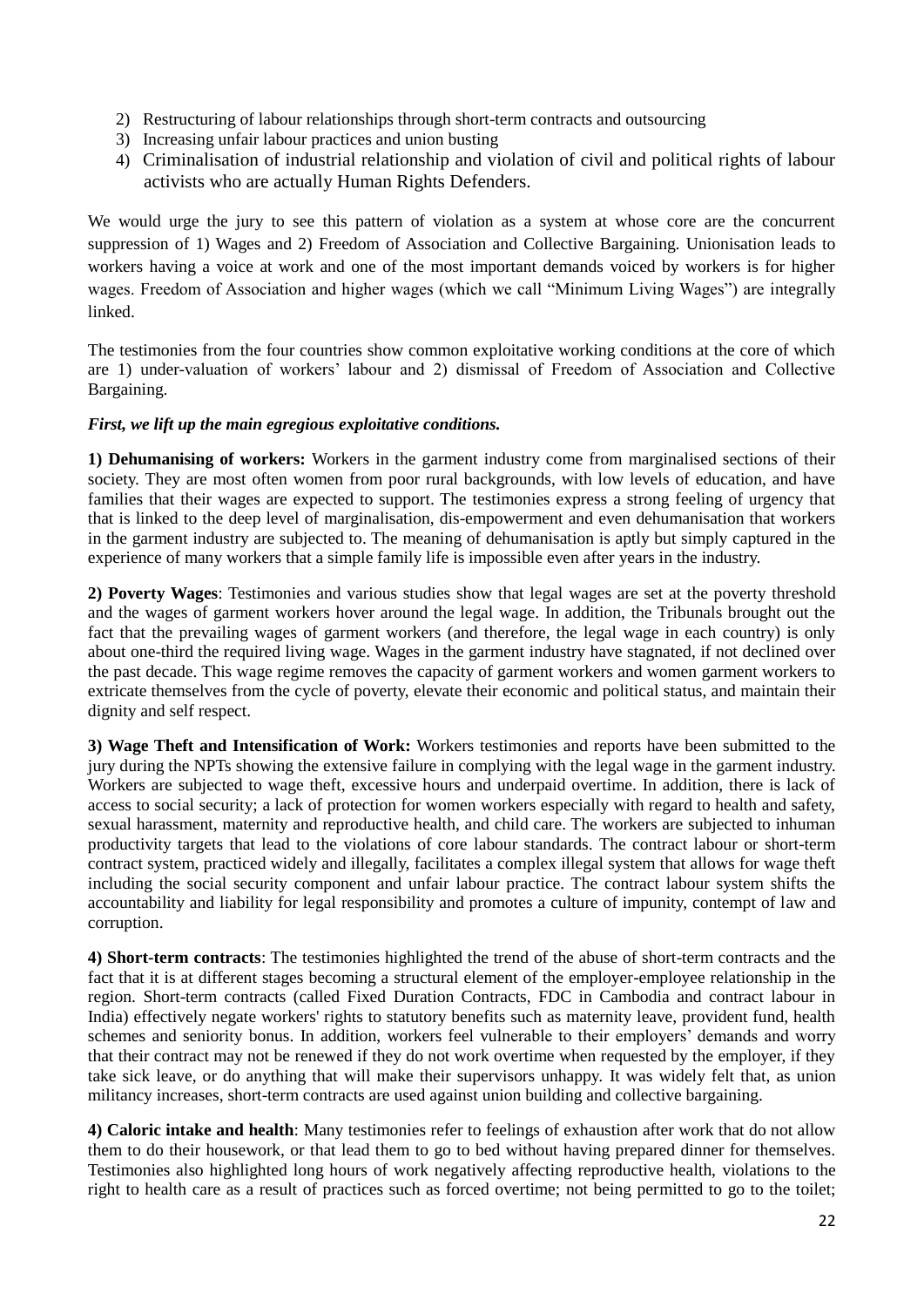poverty wages that prevent workers from buying health insurance for themselves and their family; and the country's poor health infrastructure and facilities that do not readily provide assistance to workers in need of medical care. Workers from all countries reported being unable to take leave when sick due to the prevalence of punitive measures. A startling instance of the long term impact of such living conditions, and particularly of the combination of low caloric intake and harsh working conditions on workers health was the case of mass fainting in Cambodia.

To conclude, it is clear that workers are not able to make a living from their job in the garment industry, but are compelled to remain in this employment due to high levels of economic and social distress and lack of alternatives. The expectation from government and workers that the garment industry would provide a positive contribution to poverty alleviation was misplaced. Ironically, in the period after the onset of the global financial crisis, garment exports from Asia have grown. According to data, in the period from 2008 to 2013, world garment exports grew at more than 5% per annum, led by an even faster growth in the Asian region. Prices of garments in destination countries have contracted in the same period, but the market has expanded. However, while the industry and its exports grew, working conditions and company requirements became worse, including production targets. This same period has been one of high inflation in most countries where garment production is concentrated. Inflation should have led to an increase in wages.

## *Second, we move to the question of responsibility.*

Neither governments nor suppliers testified in the Tribunals; however, we take this opportunity to inform you about their inputs when approached informally.

Governments in the region buy into the argument that providing minimum living wage or even statutory wages and benefits to workers would compromise the country's competitiveness in the global market and compromise foreign direct investment in the country. From the evidence it is becoming clear that we are witnessing an erosion of the justice system. Government is abdicating its responsibility to intervene and resolve industrial disputes.

Suppliers in the region say that they do not have the financial capacity to pay minimum living wage and furthermore engage in wage theft with regard to statutory wages. Their persistent claim is that brands and retailers suppress the prices they pay for the garment, resulting in diminishing profits. The suppliers claim that asking for higher prices would lead to loss of contracts with brand and retailers who would relocate to another country.

This brings us to the Global Supply Chain or the Global Production Network (hitherto called GPN). In the global garment industry, structured as a GPN dominated by brands, any one country's demand reaches its limit. The threat of relocation by brands that has been revealed by the NPTs acts as a deterrent on the government of supplier countries as well as the supplier industry.

The loss of minimum living wage earnings for workers correspond to a benefit in huge profits for the principal employers of the garment industry who have profited hugely from outsourcing production to low wage countries. Significant portion of the garment industry is organized for foreign market and is integrated into global production network where production is done in developing countries, exclusively for the sale and consumption in the Global North market. In view of this emergence of a GPN the capacity to pay wages has to be assessed in relationship to the GPN. It is argued that the GPN of the brands has the capacity to pay minimum living wage to the garment workers in the producing country.

It is very clear from the evidence and also from various global studies of the garment industry that this is a buyer driven supply chain. It is a well-accepted framework within which the responsibility has to be recast. We need a new legal notion to define this responsibility. It is our submission that in reality the employer employee relationship is embedded in transnational commercial relationship. It opens up the possibility of joint ownership in the production system and thereby in the employer-employee relationship. This concept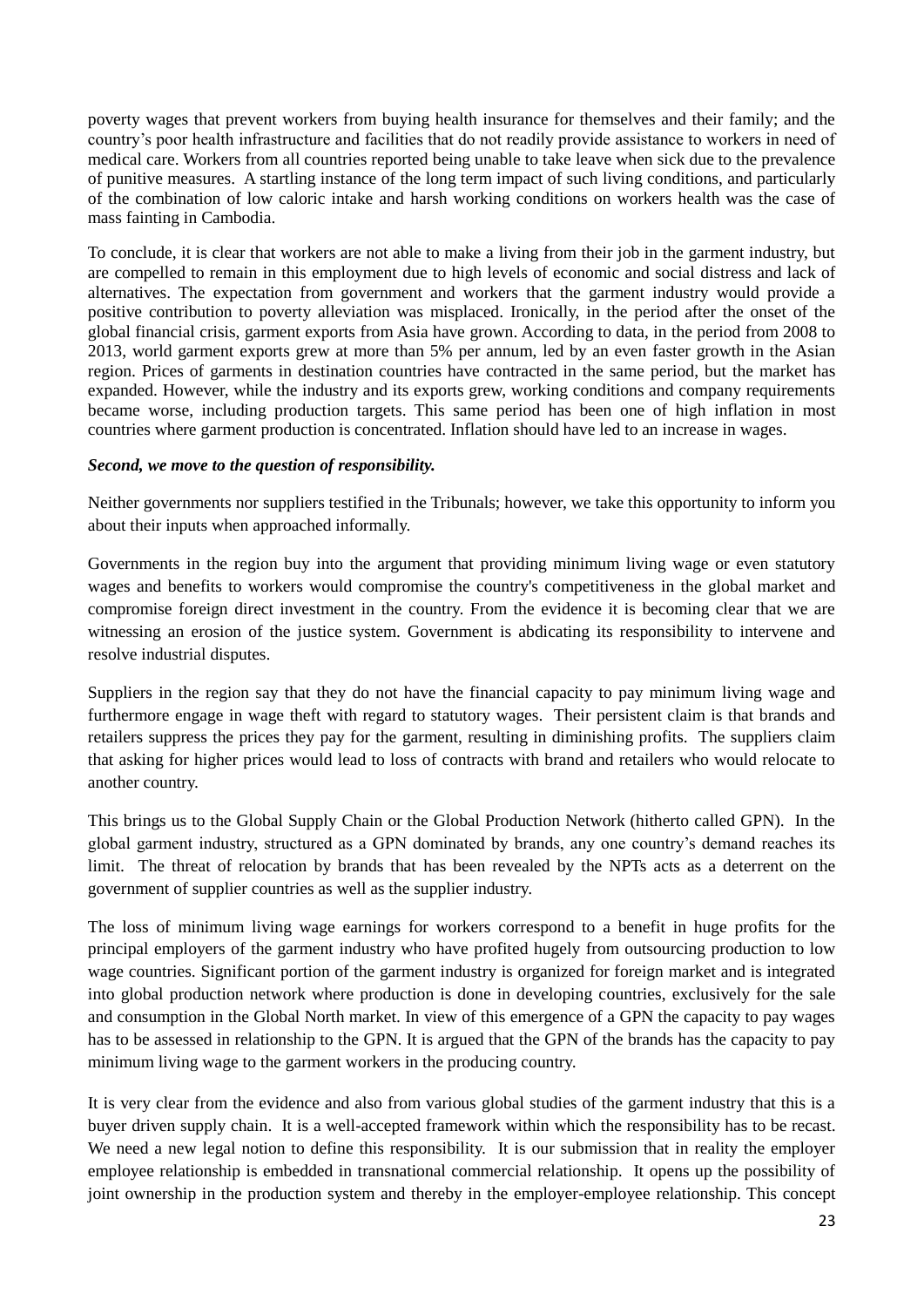has been accepted as a legal notion in many countries and needs to be applied to the global garment industry to specific relationship of a particular buyer and the supplier factory workers.

Brands are collectively responsible for the conditions in the whole supply chain. If brands are part of a production system of the garment industry all over Asia, are dependent for their sourcing and dominant in terms of their power to determine prices which has a direct impact on wage level of the workers in the production of products which they are selling, then they are responsible to ensure that those production centres have Freedom of Association and Minimum Living Wage. So if the outcome of the production system is the reverse, the brand as the lead organization of the global supply chain is responsible.

Brands have talked about various incentives and sanctions for Corporate Social Responsibility but have failed to show incentives and sanction system to ensure that the outcome is Freedom of Association and Living Wage. The grounds that brands take that because of structural injustice – that is, government does not enforce law, suppliers are not following the law –is an evasion when they have the power to reform it. They are required to exercise the power in a human rights era for a fair outcome as they have the capacity and effective mechanisms.

It is possible to provide a minimum living wage and as we have done in the four NPTs, we propose that the Asia Floor Wage is a legitimate minimum living wage option that minimally meets the conditions for decent labour standards. Asia Floor Wage can be a solution to raising the wages of workers from the lowest rung of the industry, increasing their bargaining power throughout the supply chain, in attenuating women's unequal bargaining power, in addressing gender wage gaps and in improving workers' well being. We submit the synthesis report, "Living Wage for Garment Workers in Asia" and the report "Towards Asia Floor Wage" as these issues have been argued and proposed in earlier NPTs.

## *Third, we move to the status, definition and criteria of Living Wage within the ILO.*

Historical experiences as well as contemporary evidence shows that living wage cannot be provided by market but can be ensured either in a condition and practice of collective bargaining or, the state promoting and legislating minimum living wage. In the case of GPN, as we say above, a new legal notion and responsibility has to be fixed to the principal employers of the GPN.

In 1998, the ILO produced the Declaration on Fundamental Principles and Rights at Work where core labour standards (to be followed whether they have been ratified or not) were defined:

- Freedom of association and the effective recognition of the right to collective bargaining (Convention No. 87 & No. 98)
- The elimination of all forms of forced and compulsory labour (Convention No. 29 & No. 105)
- The effective abolition of child labour (Convention No. 138 & No. 182)
- The elimination of discrimination in respect of employment and occupation (Convention No. 100 & No. 111)

We find that the lack of mention of wage in the core labour standards to be a very serious gap, given that the NPTs show the intimate connection between wage and human rights. If we examine the four core labour standards, we find that all four are intimately connected to living wage. We have already shown earlier the connection with Freedom of Association. Forced labour is impossible to eliminate without a minimum living wage because as we show, economic exigencies force workers into forced labour. Child labour is impossible to eliminate without living wage because again children work when a family cannot survive in the absence of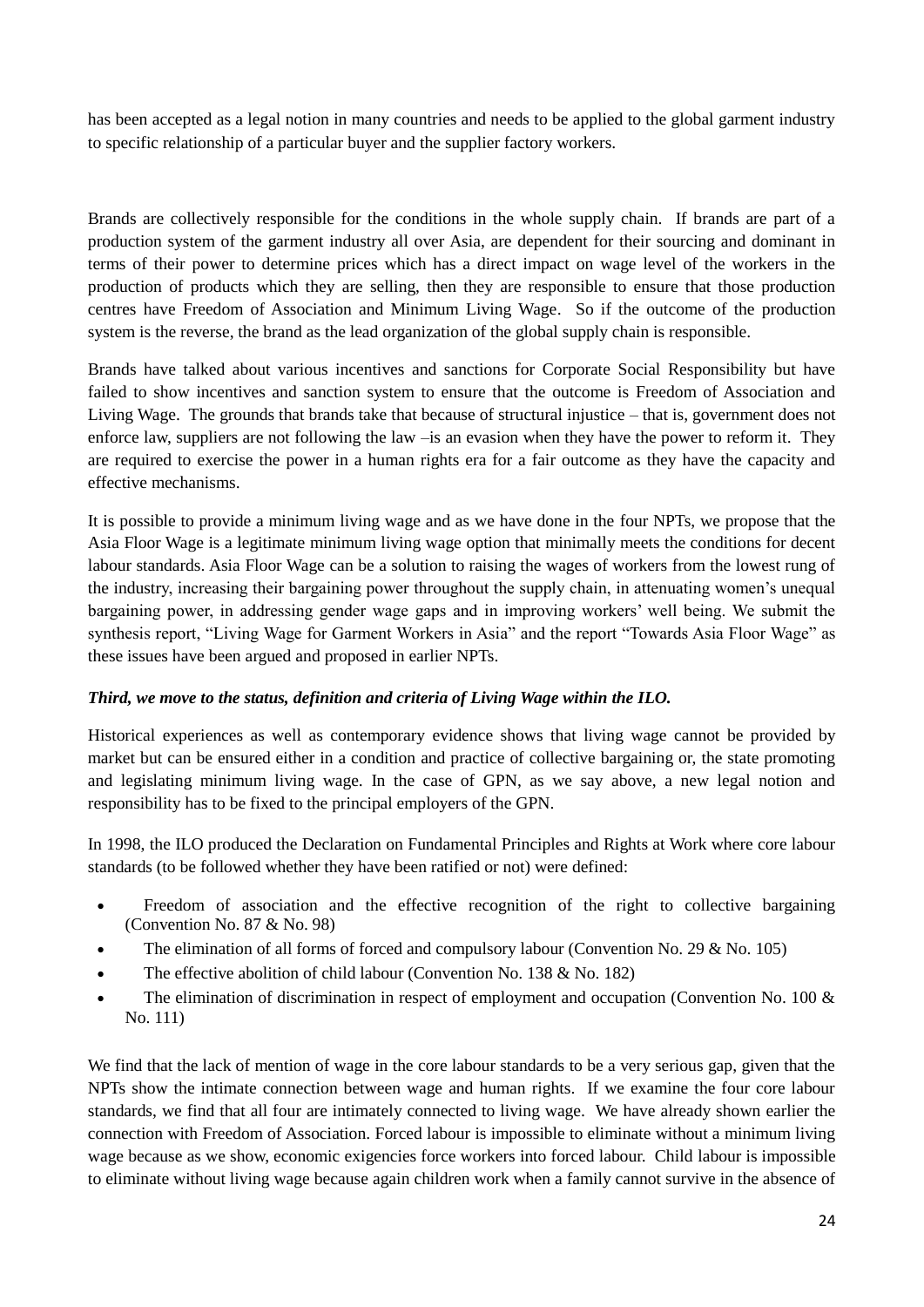a minimum living wage. Finally, it is our submission, that the garment industry that is dominated by women workers – indeed industries that primarily employ women workers – are prone to discriminatory poverty wages due to the vulnerabilities faced by a women-only labour force which the NPTs have extensively documented. Therefore with regard to the fourth core labour standard, it is impossible to eliminate discrimination without protecting vulnerable workforces through the delivery of minimum living wage.

Therefore, we propose that minimum living wage be included in core labour standards. However, there is a problem in implementing this and we explain this now.

Although, ILO's commitment to a minimum living wage has been unambiguous from its inception, ILO has been unable to develop criteria for what it has defined as "minimum living wage." The Preamble to the ILO Constitution of 1919 asserts the urgency of improving labour conditions through provision such as "an **adequate living wage**." In 1944 at the International Labour Conference in Philadelphia, the ILO Declaration was reaffirmed: "the Conference recognises the solemn obligation of the International Labour Organisation to further among the nations of the world programmes which will achieve:…a **minimum living wage** [for] all employed and in need of such protection" (emphasis added).

ILO has always maintained that different countries may have different methods for setting the minimum living wage. But what the wage ought to be has not been clear. In 1945, the ILO Conference adopted a resolution that necessary measures ought to be taken "to assure the material well-being of children and young persons by….the **provision of a living wage for all employed persons sufficient to maintain the family at an adequate standards of living**." The Preamble to the Employment Policy Convention, 1964 refers to the importance of an "**adequate living wage**". In 2007, the ILC resolution on Sustainable

Enterprises emphasized that workers need to be able to participate in the success of enterprises and to gain a **fair share in the benefits of economic activities and increased productivity**, and that effective exercise of the right to organize and bargain collectively is also an effective means to ensure **fair distribution of productivity gains and adequate remuneration of workers**.

The most relevant Convention that the ILO has with regard to wage is the Minimum Wage Fixing Convention, 1970 (C-131) and we propose that it be made part of core labour standards. However, fixing does not guarantee that wage would be fixed as a living wage. Despite a plethora of scholarship, the ILO has not been able to fix criteria for living wage given its tripartite structure and multiplicity of national norms.

However, we propose that the ILO convene a Tripartite Discussion on the criteria and principles of Minimum Living Wage set forth in an amended Convention 131 or a new Convention. The importance of setting criteria and standard for a *minimum living wage* is to signal that not all conditions of work, or of life, are subject to negotiation or contractual agreement. The significance of setting a *minimum living wage* is that it makes concrete the idea that work should provide for one's life – that a working person should never, despite their efforts, be unable to support themselves and their families.

# *Fourth, we move to the status of Living Wage in the United Nations world of Fundamental Human Rights.*

The Universal Declaration of Human Rights (UDHR) states in Article 23 (3) that "Everyone who works has the right to just and favourable remuneration ensuring for himself and his family an existence worthy of human dignity, and supplemented, if necessary, by other means of social protection."

The International Covenant on Economic, Social and Cultural Rights (ICESCR) has two articles related to wage. Article 7 defines remuneration as providing workers at a minimum, with: (i) Fair wages and equal remuneration for work of equal value without distinction of any kind, in particular women being guaranteed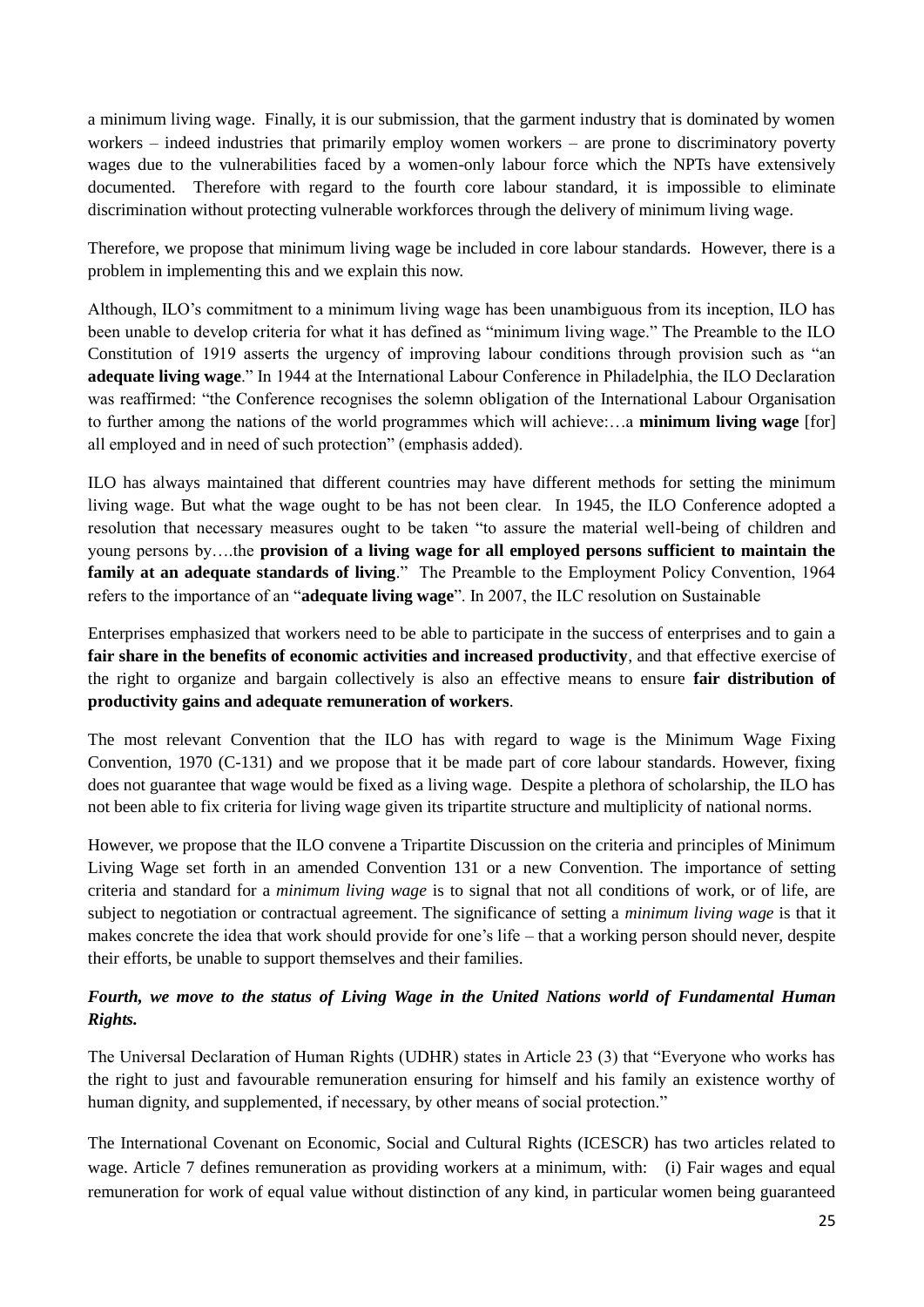conditions of work not inferior to those enjoyed by men with equal pay for equal work;

(ii) A decent living for themselves and their families in accordance with the provisions of the present Covenant;

(iii) Safe and healthy working conditions; (iv) Rest, leisure and reasonable limitation of working hours and periodic holidays with pay, as well as remuneration for public holidays

Article 11 (1) of ICESCR defines "the right of everyone to an adequate standard of living for himself and his family, including adequate food, clothing and housing, and to the continuous improvement of living conditions. The States Parties will take appropriate steps to ensure the realization of this right, recognizing to this effect the essential importance of international co-operation based on free consent."

The Convention on the Elimination of All Forms of Discrimination Against Women's (CEDAW) Article 11 articulates the right to equal remuneration, including benefits, and to equal treatment in respect of work of equal value, as well as equality of treatment in the evaluation of the quality of work; it prohibits, subject to the imposition of sanctions, dismissal on the ground of pregnancy or of maternity leave and discrimination in dismissals on the basis of marital status.

The Convention on the Elimination of Racial Discrimination (CERD) Article 5 articulates the rights to work, to free choice of employment, to just and favourable conditions of work, to protection against unemployment, to equal pay for equal work, to just and favourable remuneration.

We see almost without exception, "fair wage," "just and favourable remuneration," and "adequate standard" of living" articulated across human rights conventions. We would maintain that although significant, these articulations have nevertheless not lifted the question of a "minimum living wage" to the unquestioned status of being a fundamental human right.

Denial of a *minimum living wage* as a right directly impacts on the realization of universal and indivisible human rights.

*Right to life*: The relationship of wage to survival raises questions about the consequences of denial of wages to Right to Life. The insecurities that arise when workers are paid less than minimum living wage make it impossible to actually satisfy the right to life, as it denies access to medical care in case of illness or accidents; it prevents the household from purchasing necessary nutritious food on a day to day basis; it removes the means to provide education to children towards improving their living standards; it means outright starvation for those without access to emergency assistance and relief goods in times of calamities or natural or man-made disasters.

*Right to Food*: The UDHR recognises the right to adequate food as a human right through Article 25 and 11 respectively: Everyone has the right to a standard of living adequate for the health and well-being of himself and of his family, including food, clothing, housing and medical care and necessary social services. Similarly does Article 11 of the ICESCR. In 1999, the right to food was interpreted by the Committee on Economic, Social and Cultural Rights (CESCR) in the General Comment 12 establishing that: The right to adequate food is realized when every man, woman and child, alone or in community with others, has the physical and economic access at all times to adequate food or means for its procurement. In addition, the United Nations Special Rapporteur on the Right to Food also defined the right to food: "The right to have regular, permanent and unrestricted access, either directly or by means of financial purchases, to quantitatively and qualitatively adequate and sufficient food corresponding to the cultural traditions of the people to which the consumer belongs, and which ensure a physical and mental, individual and collective, fulfilling and dignified life free of fear."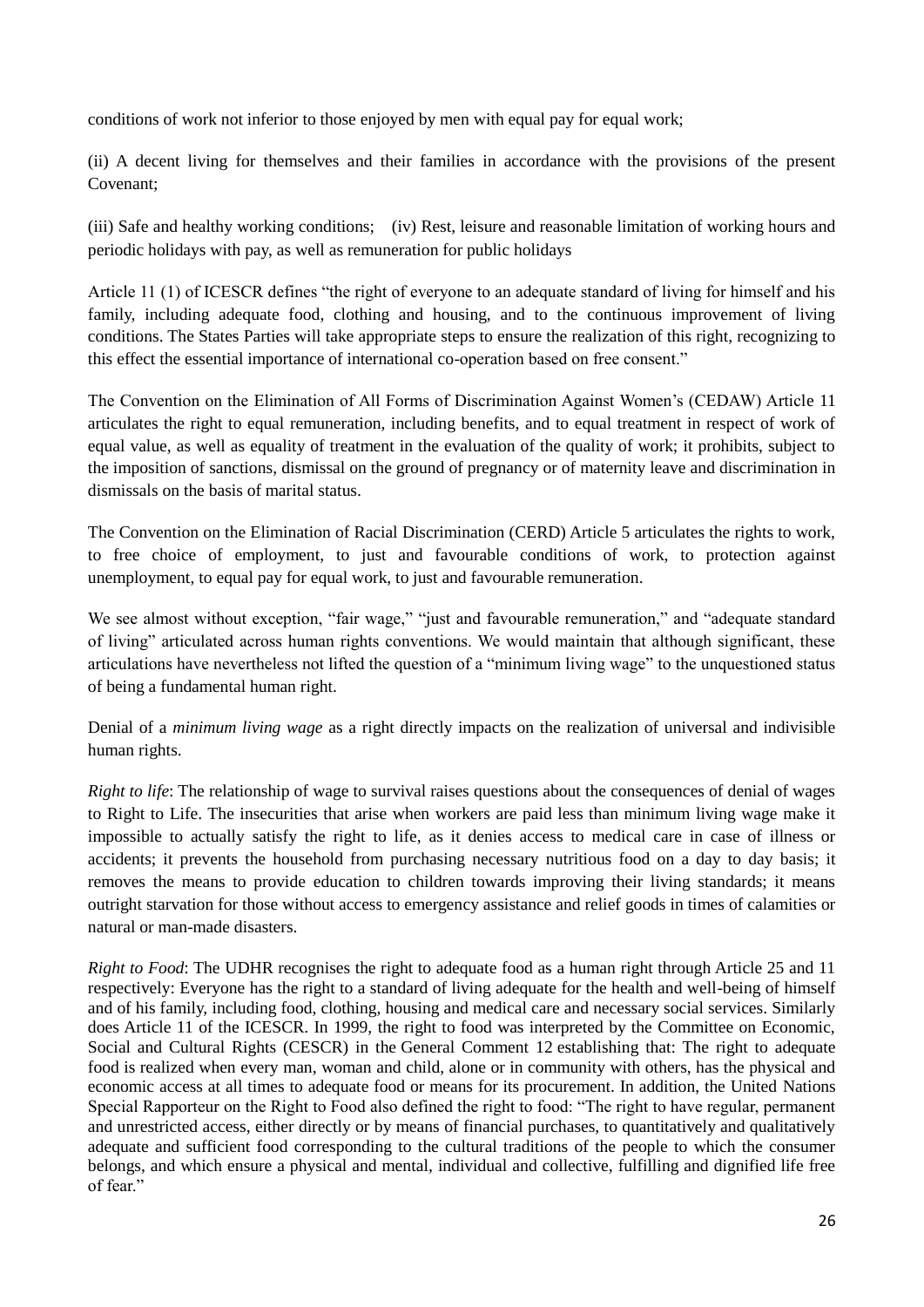Denial of *minimum living wage* unquestionably violates the right to food which is also related to a life free from fear.

*Right to Housing*: has been articulated in UDHR, ICESCR and promoted by various other international mechanisms to the status of a fundamental human right. Denial of *minimum living wage* unquestionably violates the right to housing.

Let us now come to the unit for minimum living wage. Is it sufficient for a worker to support just himself or herself?

In UDHR, ICCPR and ICESCR the *family* is the natural and fundamental group unit of society and is entitled to protection by society and the State. The widest possible protection and assistance should be accorded to the family, which is the natural and fundamental group unit of society, particularly for its establishment and while it is responsible for the care and education of dependent children.

*Therefore, the minimum living wage needs to support not just the individual worker but his or her family.*

We maintain that it is imperative to elevate the status of *minimum living wage* that allows workers to access the right to life, right to housing, right to food for himself or herself and his or her family.

The ILO has noted wage to be the most important source of household income across the globe. In developing countries where self-employment contributes significantly to household income, nevertheless,

we would maintain that norms with regard to "wage" – especially statutory wage – continues to define the standard for household income. Therefore, wage has both the value of delivering income as well as setting the norm for income.

In a world where income is dominated by wage labour through employment or labour based on normative wage concept (as in self-employment), there is an urgent need to examine employment. The state is no longer the only or even the primary source of support for a citizen today; it then is imperative to recognize who provides wages. Whereas social security or social protection floor are recognized as state obligations, they are not a substitute for wage.

In fact wage today is given through employment. In such a scenario, we face the urgent task of ensuring that workers in employment are protected from the denial of a minimum living wage.

In this case, the state becomes the body that enables and creates the conditions for the assured delivery of *this minimum living wage. In the context of the GPN, international cooperation among interdependent states becomes urgent in order to create the conditions for the delivery of minimum living wage across the GPN.*

Finally, we present to you the importance of a minimum living wage in assuring other important human rights such as

Right to equal opportunity: The global gender division of labour, where female dominated industries are characterized by lower than minimum wages and exploitative practices, sustains the global manufacturing industry, and is central to their profit-driven survival. Thus violating the right to equal opportunity and the right to minimum wage is the norm for those industries which seek to be so-called globally competitive.

Right to equal protection of the law: Propelled by globalisation, countries have created legal and political environments where it will be more difficult to petition the government to protect the right to minimum wage. Workers that have unionised and waged struggles on wage issues find that they lack the necessary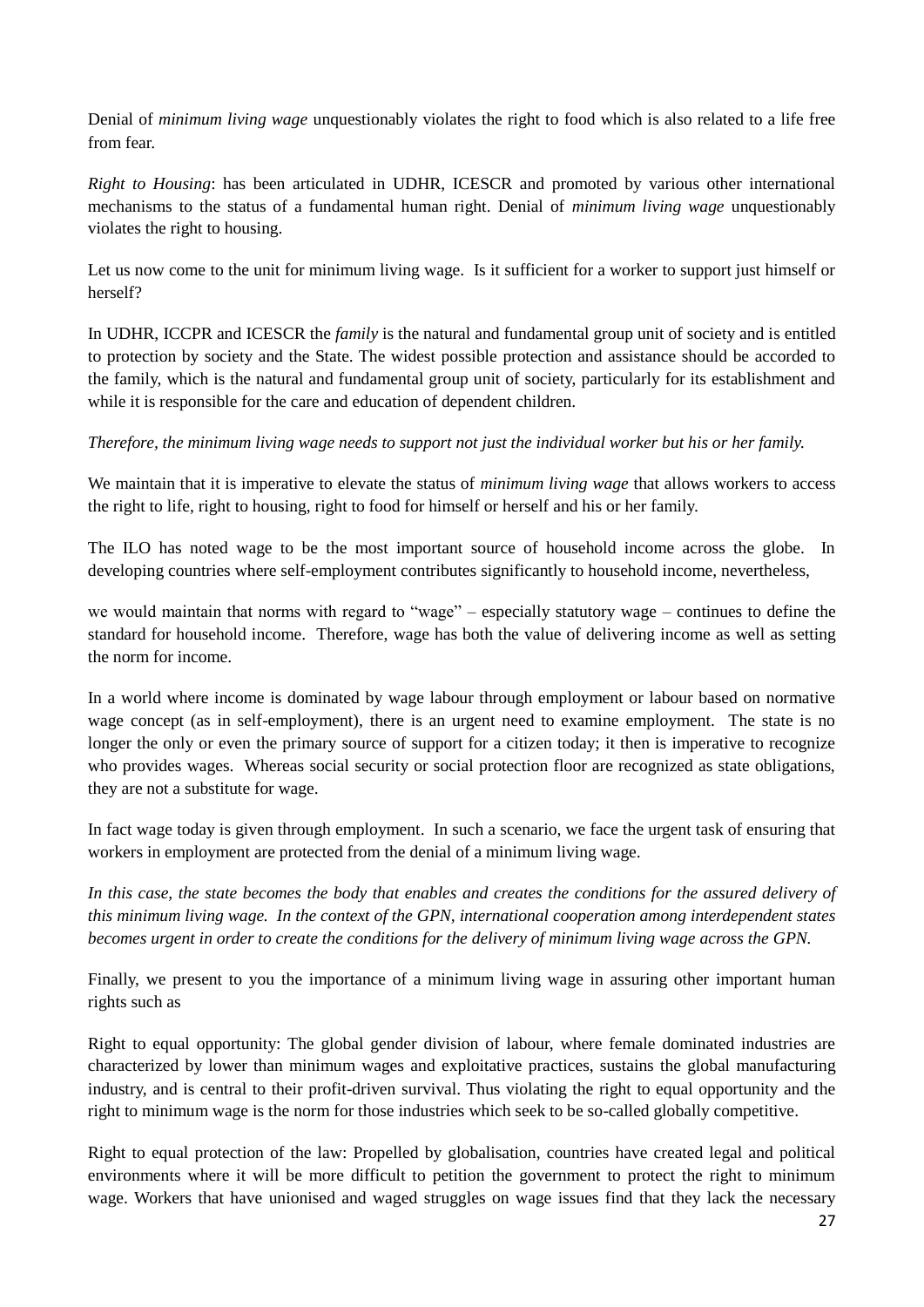protection against arbitrary dismissals or terminations. Many companies simply do not allow the formation and registration of unions.

Right to decent working hours: As a result of both challenging industrial relations and the need to satisfy their most basic necessities, garment workers are compelled to work overtime hours when their wages are below minimum wage. This subliminal form of coercion may be concealed, but its consequences clearly are visible in the daily struggles of workers who have succumbed to lengthy working hours to earn that scant extra revenue for survival. In light of such, the AFW grasps the need to establish a *minimum living wage,* as a means to impede forced labour and to ensure a liberating, not limiting society.

Today, you will also hear country reports from Cambodia, India, Indonesia, and Sri Lanka about recent developments in these countries and about Brands' efforts. We pray for the jury to:

- 1) Assess developments in policies, laws and institutions in four countries
- 2) Recommend ways in which human and labour rights violations in the global supply chain can be remedied
- 3) Assess brands' efforts in defining living wage, and taking responsibility for implementation; more specifically on purchasing practices enabling living wage and on due diligence
- 4) Assess the claim that Minimum Living Wage be given the status of a Fundamental Human Right
- 5) Recommend that the ILO include Wage Fixing in its Core Labour Standards and begin tripartite process for setting criteria for minimum living wage
- 6) Recommend roles of UN institutions and other international bodies for promotion and integration of living wage in international mechanisms
- 7) Conclusively assess the status of Asia Floor Wage as a credible benchmark of minimum living wage in the global garment industry

#### **Submitted by:**

- 1. Cambodia Confederation of Trade Unions
- 2. Cambodian Labour Confederation
- 3. Community Legal Education Center
- 4. Cambodian National Confederation
- 5. Cambodia Women Movement Organisation
- 6. National Union Alliance Chamber of Cambodia
- 7. Cambodian Confederation of Unions
- 8. Cambodia Worker Center for Development
- 9. American Center For International Labor Solidarity
- 10. Hind Mazdoor Sabha (HMS)
- 11. Indian National Trade Union Congress (INTUC)
- 12. All India Trade Union Congress (AITUC)
- 13. Centre of Indian Trade Unions (CITU)
- 14. Hind Mazdoor Kisan Panchayat (HMKP)
- 15. New Trade Union Initiative (NTUI)
- 16. Garment and Allied Workers Union (GAWU)
- 17. Garment and Textile Workers Union (GATWU)
- 18. Karnataka Garment Workers Union (KGWU)
- 19. Garment Labour Union (GLU)
- 20. Garment and Fashion Workers Union (GAFWU)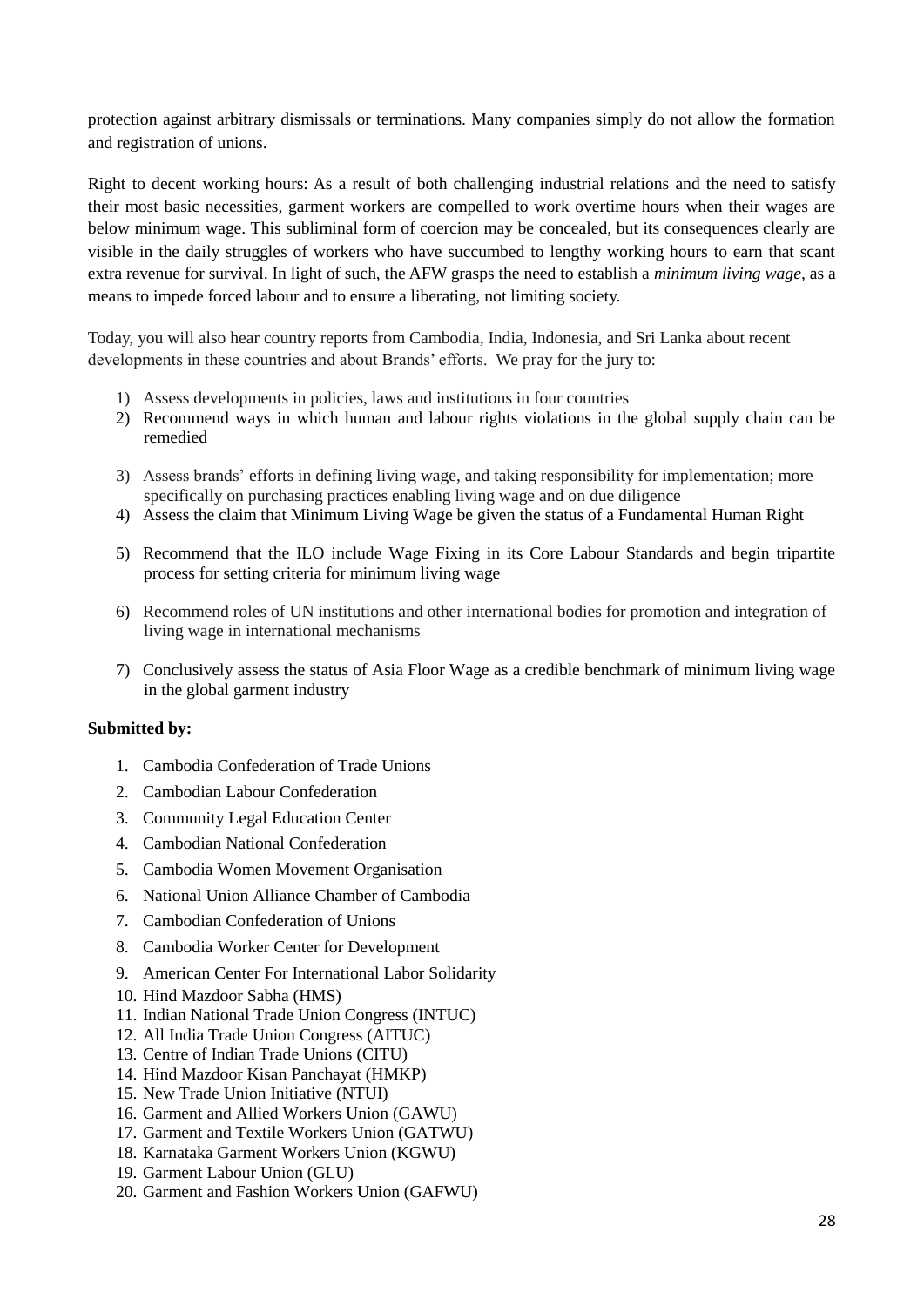- 21. Society for Labour and Development (SLD)
- 22. SAVE
- 23. CIVIDEP
- 24. FEDINA
- 25. Alternate Law Forum
- 26. Vimochana
- 27. Maraa
- 28. Asia Floor Wage Alliance
- 29. GSBI
- 30. FSBI
- 31. SBSI'92
- 32. SPN
- 33. LIPS
- 34. TURC
- 35. National Free Trade Union
- 36. United Federation of Labour (UFL)
- 37. The Progress Union
- 38. Red Flag Women Movement
- 39. All Ceylon United Workers Union
- 40. National Workers Congress (NWC)
- 41. Right to Life
- 42. Young Christian Workers (YCW)
- 43. Dabindu Collective
- 44. Womens' Centre
- 45. Movement of "StandUp"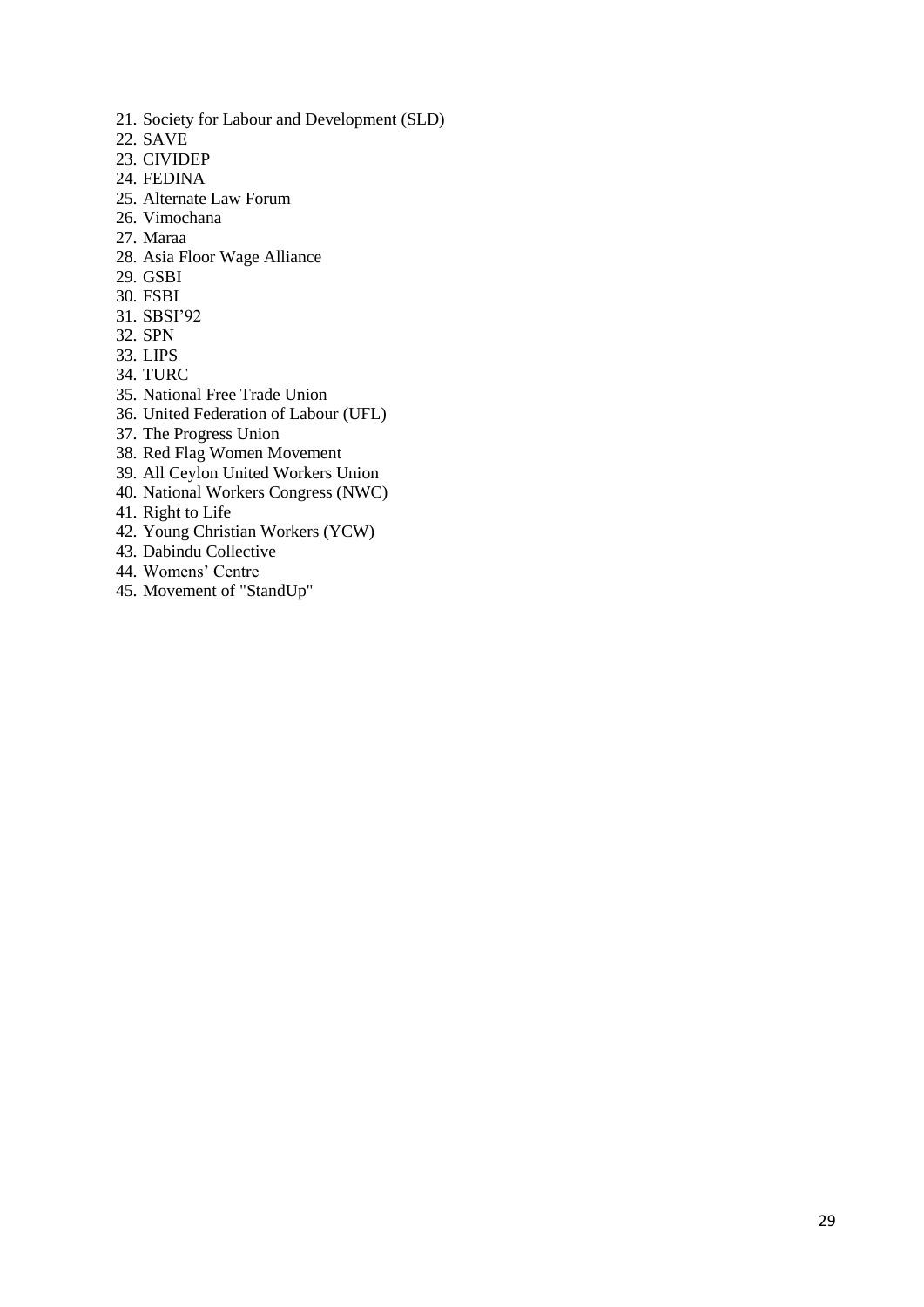## Annex 2 **Session of the Permanent People's Tribunals as a Conclusion of National Peoples' Tribunals in Asia on**

**"Living Wage as a Fundamental Human Right and the Role of International Institutions"** December 17-20, 2015 Sri Lanka Foundation Institute, Colombo, Sri Lanka

## **THURSDAY, 17th MORNING**

*9 – 9.30 am:* Registration

Announcer: Bevan Palihawadana

*9.30 – 9.45 am*

Opening of the Program -- Sri Lankan Organising Committee

(Palitha Atukorale)

*9.45 – 10 am*

Opening of the Hearing -- Gianni Tognoni, Secretary-General of

Permanent Peoples' Tribunal & Eminent Scientist

*10 – 10.15 am*

Submission from Asia Floor Wage Alliance (Anannya Bhattacharjee)

*10.15 – 11 am*

Submission from Bangladesh (Rokeya Kabir)

*11 – 11.15 am:* BREAK

*11.15 – 12 pm*

Submission from Cambodia

*12 – 12.45 pm*

Submission from India (Ashim Roy)

*12.45 – 1.30 pm*

Submission from Indonesia (Emelia Yanti)